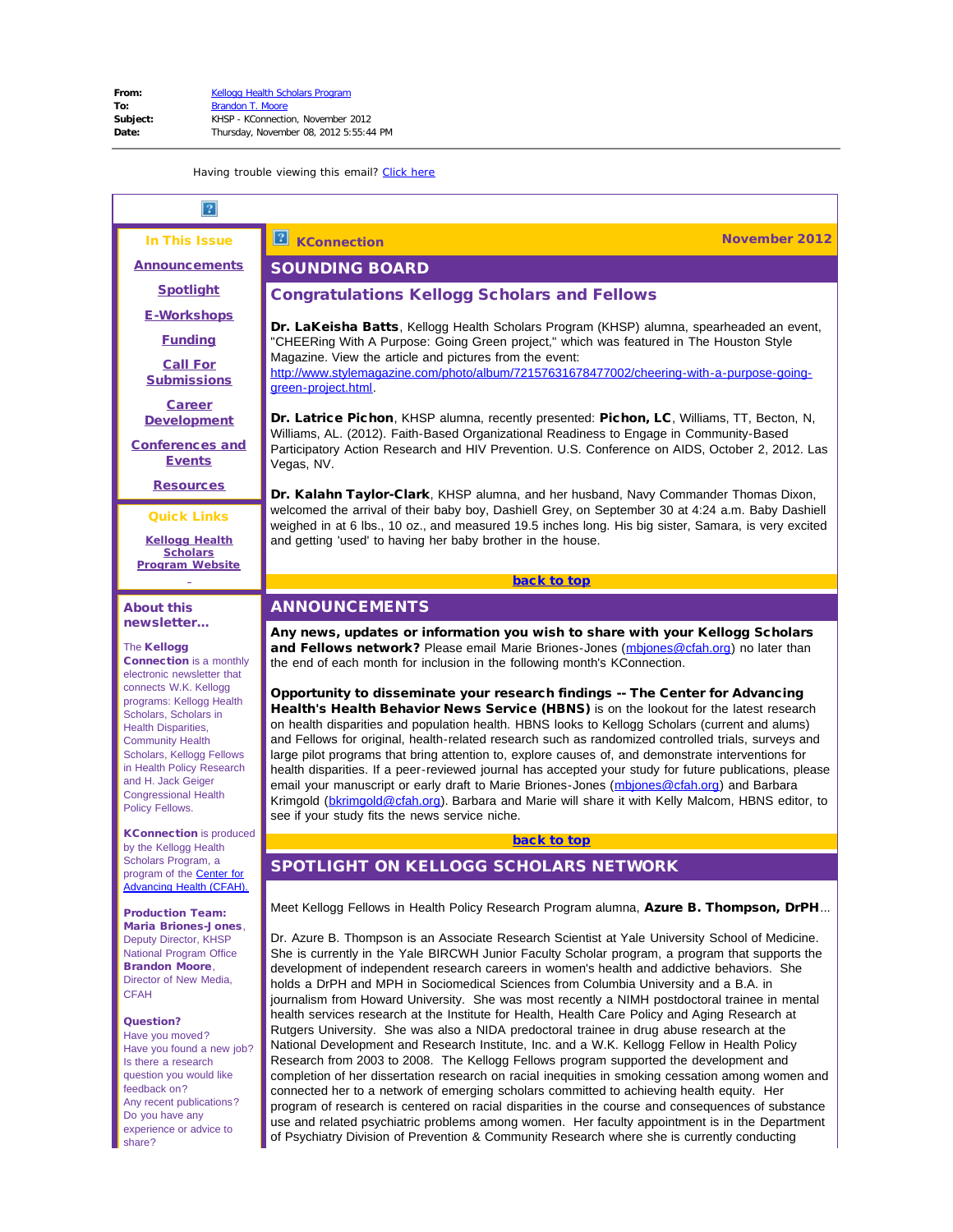#### <span id="page-1-0"></span>Let us know! Email: [healthscholars@cfah.org](mailto:healthscholars@cfah.org)

### Contributions:

To contribute information, resources or announcements to Kellogg Connection, e-mail [kconnection@cfah.org.](mailto:kconnection@cfah.org)

#### *Do We Have Your Most Updated Contact Information?* Please update our files if

<span id="page-1-1"></span>your email or mailing address has changed or will change. We want to keep our Scholars network as up-to-date and wellconnected as possible! Please send any changes to **mbjones@cfah.org** or [healthscholars@cfah.org](mailto:healthscholars@cfah.org).

research on the socio-ecological factors associated with cigarette smoking among black women. Her current research activities include conducting secondary data analysis of national data sets (i.e., NESARC, NSDUH) to identify risk and protective for the adult initiation (age 18 or later) of smoking by race, gender and socioeconomic position. She is also a part of a Yale team evaluating a public arts behavioral health intervention in three neighborhoods in Philadelphia, PA. She is coordinating the systematic social observation component of the evaluation study which will assess change at the level of the neighborhood. As a part of the evaluation study she is also collecting data to examine the relationship between smoking cessation and proximity to tobacco outlets and advertisements. She has most recently published articles on the relationship between adult initiation and racial disparities in women's smoking cessation, and racial disparities in access to and quality of psychiatric and substance use treatment.

# [back to top](#page-0-3)

# ARCHIVED KHSP E-WORKSHOPS

The archived KHSP e-workshops are taped from the live e-workshops of the Kellogg Health Scholars. These live electronic workshops are intended to bring Kellogg Health Scholars together between face-to-face networking meetings to explore topics of mutual interest. Its purpose is to form closer networks between the Kellogg Health Scholars and to provide to them and the Kellogg Community of Scholars support and resources for career development.

Access to archived e-workshops is STRICTLY LIMITED to Kellogg Health Scholars, Kellogg Fellows in Health Policy Research (current and alumni), Scholars in Health Disparities and Community Health Scholars program alumni and H. Jack Geiger Congressional Health Policy Fellows program alumni. The contents of these e-workshops are confidential. These archived presentations should not be accessed, copied or forwarded by/to any individuals other than group of scholars, fellows and scholar/fellow alumni that have been identified.

To listen to the archived presentations and download materials, visit [http://bit.ly/f8TRa1](http://r20.rs6.net/tn.jsp?e=001oOLWlYw_sit5HeE_0sGwOxgSIkXRUhrDI2OE1yc-L_U0L_jbC3p97Y4Cx4jMgHagZe5Mse-Cy0dlRGT0OvZAQYOqy4ds3mf-BktrFfTxzay7DumQ92OHK5RSMe2aMB2k19y7LgOQDjI=). For login and passcode information, please contact Brandon Moore at [bmoore@cfah.org](mailto:bmoore@cfah.org).

# [back to top](#page-0-3)

# FUNDING

#### Environmental Protection Agency Environmental Justice Small Grants Program Deadline: January 7, 2013

Since its inception in 1994, the Environmental Justice Small Grants Program has awarded more than \$23 million in funding to 1,253 community-based organizations, and local and tribal organizations working with communities facing environmental justice issues. The Environmental Justice Small Grants Program supports and empowers communities working on solutions to local environmental and public health issues. The program assists recipients in building collaborative partnerships to help them understand and address environmental and public health issues in their communities. Successful collaborative partnerships involve not only well-designed strategic plans to build, maintain and sustain the partnerships, but also working towards addressing the local environmental and public health issues. The 2013 EJ Small Grant solicitation is now open and will close on January 7, 2013. Applicants must be incorporated non-profits, federally recognized tribal governments, or tribal organizations working to educate, empower and enable their communities to understand and address local environmental and public health issues. EPA will host four preapplication teleconference calls on October 30, 2012, November 14, 2012, December 1, 2012, and December 13, 2012 to help applicants understand the requirements. For details, visit [http://1.usa.gov/QQosxZ](http://r20.rs6.net/tn.jsp?e=001oOLWlYw_sivX2FBCxNbf0eqx6xWmn6TZL7VqSatq3C_lfZn8mdgDfjJ9u-Z_Max1bdOUjTmqVL469oTaX4C49p1AsyrREkaORY-uktCU91E=)

### Stanford Center on Poverty and Inequality Hispanic Poverty and Inequality Grant Competition Deadline: December 15, 2013 (5:00 p.m. PT)

The Stanford Center on Poverty and Inequality (CPI), a National Poverty Research Center funded by the Office of the Assistant Secretary for Planning and Evaluation of the U.S. Department of Health and Human Services, seeks to support research that will expand our knowledge of key trends in poverty, inequality, and mobility among Hispanics in the United States. The CPI anticipates funding 5 proposals with a maximum award of \$25,000 each. Priority will be given to "new scholars" (i.e., scholars who have received their Ph.D. no earlier than 2005) who will then work individually or collaboratively with one of the CPI's Research Groups to carry out the proposed research project. More advanced scholars are also encouraged to apply. The principal investigators for the funded grants will participate in three meetings for the purpose of discussing, presenting, and improving their research. These meetings will be attended by top scholars in the field who will provide advice and assistance to the grantees as their research projects unfold. **Background:** The Stanford Center on Poverty and Inequality (CPI) is dedicated to monitoring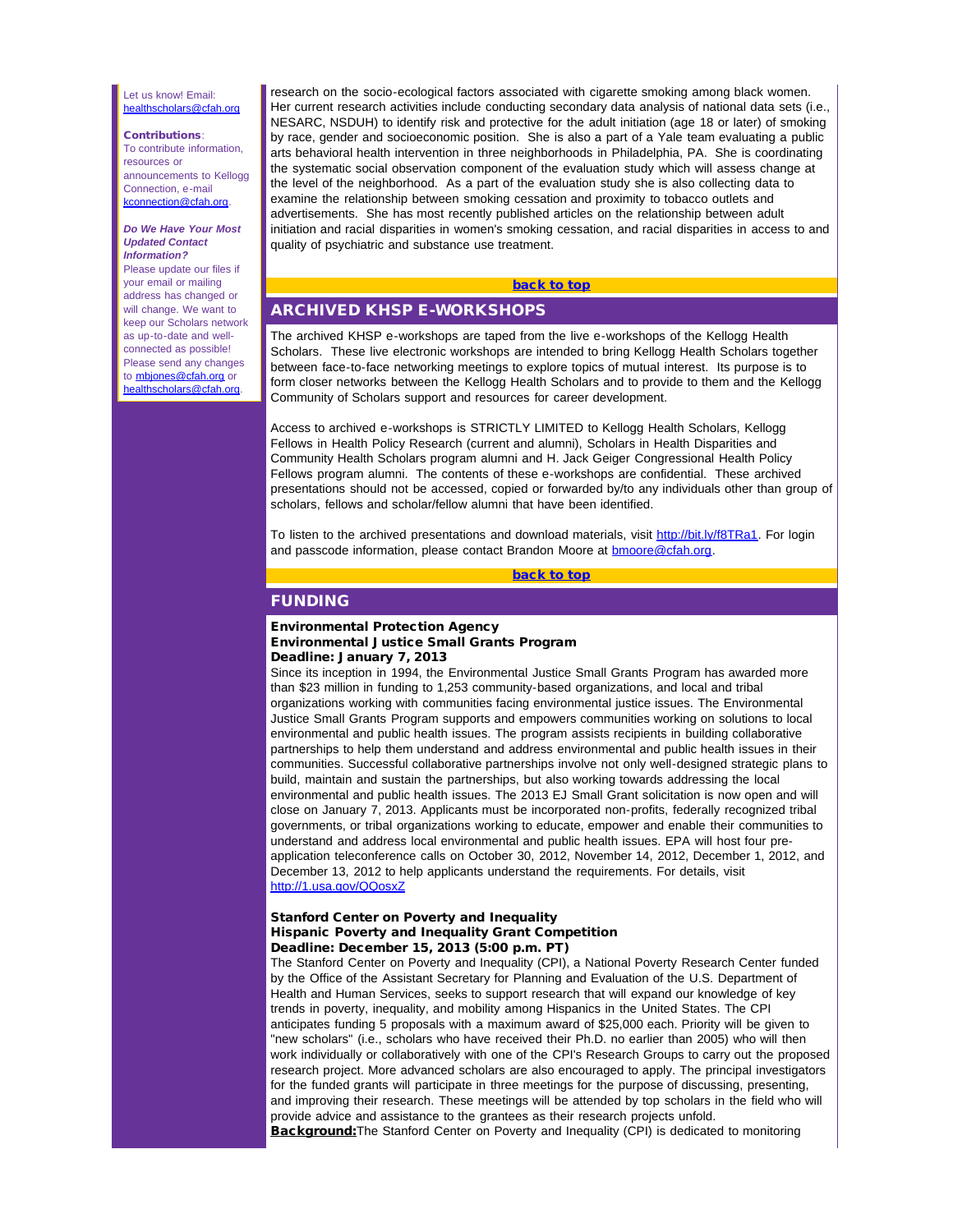trends in poverty and inequality, explaining what's driving those trends, and developing science-based policies on poverty and inequality. The Director of the Center is David B. Grusky of Stanford University. The CPI recently received funding from the U.S. Department of Health and Human Services to expand its research covering poverty, inequality, and mobility among Hispanics. We have formed five new research groups (RGs) that cover the following topics: (a) key trends in Hispanic poverty, inequality, and social service use, (b) generational differences in the social standing of Hispanics, (c) the social mobility of Hispanics, (d) the effects of immigration policy on labor market and other outcomes among Hispanic populations, and (e) the health of Hispanics. The new research groups will be led by a team of distinguished scholars (Douglas Massey, David Grusky, Tomás Jiménez, Jody Agius Vallejo, Brian Cadena, Roberto Gonzales, Fernando Riosmena) and joined by postdoctoral fellows appointed by the Center, scholars who are winners of the Center's grant competitions, undergraduates at grantee institutions, and Stanford University graduate and undergraduate research fellows.

The proposed research should use new or existing data to analyze key trends related to one of the five domains listed above. The types of research that will be supported within each of the domains are described in more detail at:

[http://www.stanford.edu/group/scspi/research\\_hispanic\\_pov\\_ineq\\_mob.html](http://r20.rs6.net/tn.jsp?e=001oOLWlYw_sivT0VZkrjLlhvqm2b1gTTVuWIEcNPKmt6dJDe2QdOqkpbhT3RfkayCN8x_GDHEpT9xgG9Ym_-OMIVqgnQEESCSbIK8tiD6zRXnH0Xnh3cXZlcfy2mI7EAV8hkRAj2bvyD6CLUoueWcP_VGyxnqrCCN0eSD3c_-OQYn0Xe4ouRQ8mrDEsMHsvnX876SwfJKKX3RqNwJdW6mXUjgQ2IAvAsLhxoxtuE1Spvs=) (and applicants are strongly encouraged to read these research descriptions before formulating their proposals). The main questions of interest, as detailed in the website descriptions, are as follows:

· What are the key trends among Hispanic populations in poverty, income inequality, and social service use?

· How does the socioeconomic standing of Hispanic immigrants vary across first, second, and third generations?

· How much economic and social mobility is there among different Hispanic populations and what are the main sources of such mobility?

· What is the effect of immigration enforcement policy on poverty and labor force outcomes of Hispanics?

· What forces are influencing the changing and sometimes deteriorating health of Hispanic populations?

The proposed projects may rely on either qualitative or quantitative data, or a combination of the two.

Meetings: The main mechanism for interaction between RG leaders and grantees is three meetings during the grant year. The first meeting will be an intensive two-day workshop at Stanford University in mid-February, 2013 with the two directors and the five RG leaders. The purpose of this workshop is to discuss and correct problems with the research plans, present preliminary research results, and otherwise ensure that the research is underway and headed in a fruitful direction. The second meeting, which will occur in a single intensive day (May 28, 2013), will take place in Washington, D.C. in advance of the Welfare Evaluation and Research Conference (WREC) on May 29-31, 2013. (We expect that some grantees will choose to attend the WREC conference after our meeting.) At this pre-conference meeting, we will require preliminary results to be presented, although it will still be early enough for major revisions to occur. The final meeting will take place in Washington, D.C. in the late summer. At this meeting, grantees will present their research, which will at this point be nearing final form. We suspect that in some cases grantees will find it useful to maintain contact with RG leaders or group members between the three meetings to garner further feedback and advice. It is also possible that CPI graduate students or postdoctoral students can assist with some of the research (under arrangements that will be made at the first two-day workshop at Stanford University).

# Terms:

- 1. Applicants must hold a Ph.D. or its equivalent by December 31, 2012. Stanford University faculty and postdoctoral fellows are ineligible for funding.
- 2. Grants should begin on or before January 15, 2013, and end no later than September 30th, 2013. A final report will be due to the CPI no later than October 30, 2013. No-cost extensions are not allowed.
- 3. The grant will be awarded either as a personal services contract to one or more researchers or through the applicant's home institution. Due to the limited funds available, indirect costs will be limited to no more than 10 percent of the grant amount (if made through the applicant's home institution).
- 4. Funds may only cover reasonable research expenses up to \$25,000. These may include summer salary, research and project assistance, consultant payments, costs of purchasing data or software, and research-related travel. Applicants should include expenses in their budget to cover travel for a two-day conference at Stanford University for the RG meetings in February, 2013 and a one-day conference in Washington, D.C. in late September when final grant projects will be presented. The CPI will cover expenses in conjunction with attendance at the Welfare Research and Evaluation Conference (WREC) pre-conference meeting in late May, 2013.
- 5. Grant proposals must include plans to incorporate undergraduates in the research, and funding for undergraduate assistance, as needed, should be reflected in the budget.
- 6. Recipients must submit two short progress reports to the CPI, one by April 15th, 2013, and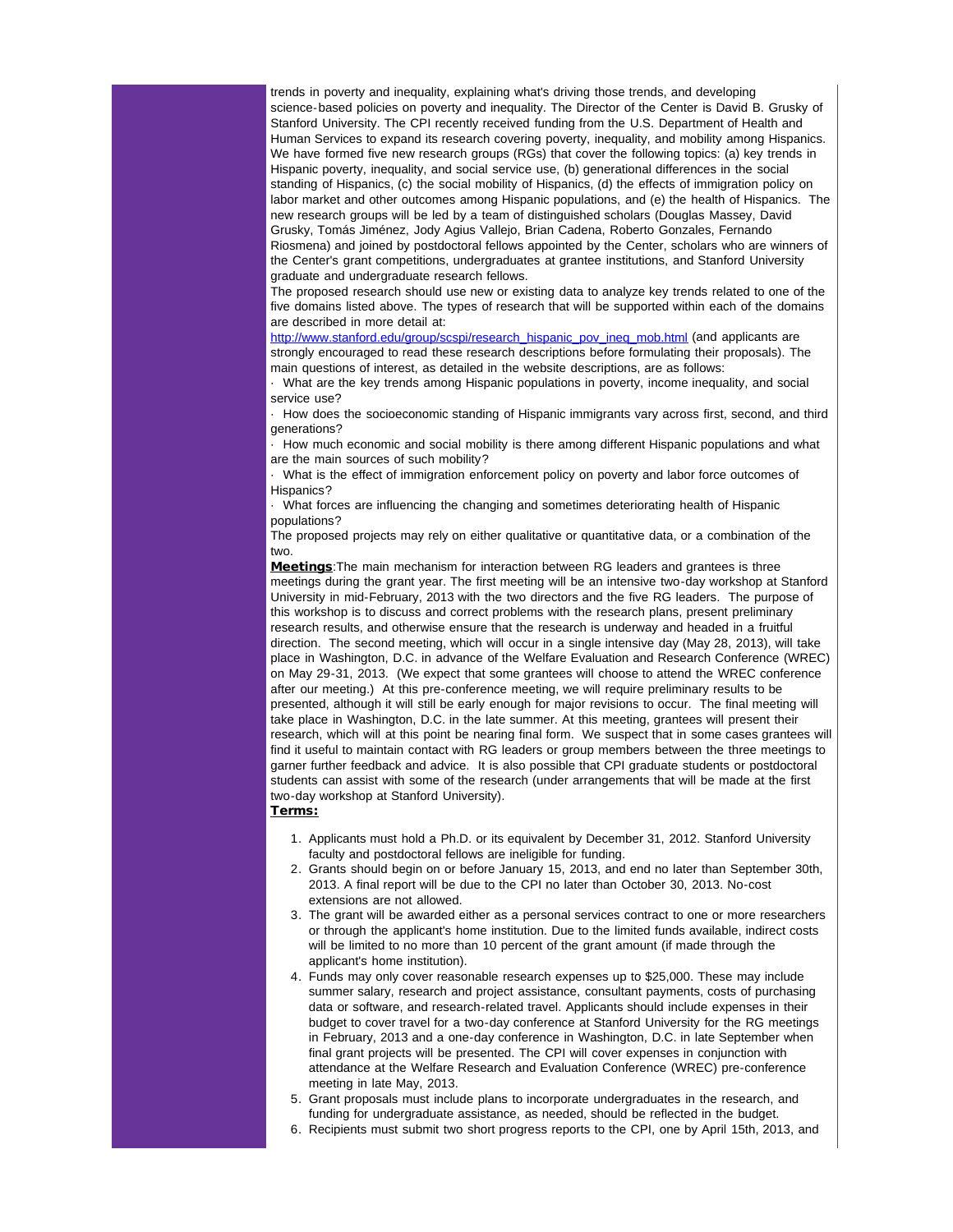the second by July 15th, 2013.

Selection Criteria: The project's two co-directors, David Grusky and Douglas Massey, and the RG leaders (Tomás Jiménez, Jody Agius Vallejo, Brian Cadena, Roberto Gonzales, Fernando Riosmena) will evaluate the proposals in collaboration with affiliated scholars and staff from the Office of the Assistant Secretary for Planning and Evaluation (ASPE) at the U.S. Department of Health and Human Services. Proposals will be evaluated according to:

- The quality and appropriateness of the research design, methodology, and data
- The proposed study's feasibility
- The proposed study's policy significance
- How the study contributes to the principal investigator's career development

The CPI will not fund a research project that has also been funded in the current year by a similar grant from the University of California-Davis or University of Wisconsin-Madison poverty centers. We expect researchers to notify us if, while their proposal is under review, their project receives additional funding from any source.

Application Instructions: Applicants should submit their proposal electronically to [inequality@stanford.edu.](mailto:inequality@stanford.edu) Proposals must be received by 5 PM Pacific Standard Time on **December 15, 2012**. The proposal should be submitted as a single file and contain the following components in the order listed below:

- 1. A cover sheet that includes the title of the proposed research project, the investigator name(s), affiliation(s), and contact information, and a principal investigator (PI) for correspondence purposes.
- 2. A brief narrative (3-4 single-spaced pages, excluding figures and references) delineating: (a) the research question and the study's aims, (b) a review of the literature informing the study, (c) the research design, methods, and data sources, (d) the likely policy significance of the proposed research, and (e) how undergraduates will be engaged in the research process.
- 3. An itemized budget and budget narrative explaining each line item.
- 4. A project timeline that is consistent with the conditions outlined in the "Terms" section above. This timeline should list the milestones necessary to complete the study in the allotted time.
- 5. C.V. for each investigator.

<span id="page-3-0"></span>Please note that Human Subjects review approval (or a waiver in the case of secondary data analysis) is required before any funding may be disbursed. **Contact Information\_Alice Chou** Administrative Associate

Stanford Center on Poverty and Inequality [inequality@stanford.edu](mailto:inequality@stanford.edu) (650) 724-6912

### [back to top](#page-0-3)

# CALL FOR SUBMISSIONS

Call for Paper - Health, Wellness & Society

Third International Conference on Health, Wellness, and Society Escola Paulista de Medicina - Universidade Federal de Sao Paulo Sao Paulo, Brazil

March 15-16, 2013

#### Deadline: November 20, 2012

Conference Focus: This conference provides a forum for those with a common interest in the fields of human health and wellness to address a range of critically important issues and their social interconnections and implications. We are inviting proposals for paper presentations,

workshops/interactive sessions, posters/exhibits, or colloquia (See [Proposal Types\)](http://r20.rs6.net/tn.jsp?e=001oOLWlYw_sit3T6E3T21xnb7t8RSLpzfzn0FhuedUTItDfvoMRfZZVX5B-esfnYS2k6eH1egdSUZ6GBSvQFibpDGbw10IPHSmaJR8JsHjt0GHi_nXMed_QrZNH6115yFxiGogIgJP08M1sOO7awrbNtqaltzPxdQNU9PNawOVvaCDax0IKeIe31AUe1YJMBiHjFkol9UjH70=). Proposal ideas that extend beyond these thematic areas will also be considered. For more information about the ideas and themes underlying this community, see [Our Focus.](http://r20.rs6.net/tn.jsp?e=001oOLWlYw_sivkl378jdY9RTvdzm_n-3rj-XSuaDu9QHuVljcWODK0k5LsoYkGkEUaG70Xkha2rz5yVsu1GRYa0oundiC2fYJ3iLD_BSHP_3sWVtTOlBT2nQgtR-FKYYXG) Virtual participation is available for those who are unable to attend the conference in person. Proposals for virtual presentations may be submitted at any time, up to the start of the conference. All conference registrants (in-person and virtual) may also submit their written papers for publication in the refereed Food Studies: An Interdisciplinary Journal.

Submit a Conference Proposal: To learn more about preparing and submitting your conference proposal, including guidelines, deadlines, and "how-to" information, go to [Submitting Your Work:](http://r20.rs6.net/tn.jsp?e=001oOLWlYw_sitfu0p0mBdi01oFgjObIO5Ile3uWUUCJsTPuTaInOD51LOKyrBrzo645YiEFx2xsAVv6vMBxWmInDqlT8TBy76Dm2x_XWMeaMBUJcK6xViQshA3XCBz-eZ1rta7jZiPE-34HTeU00NfjZRM14kWXJEzi-TGq6jqE0sOu5HFipIJUA==) [Conference Presentations](http://r20.rs6.net/tn.jsp?e=001oOLWlYw_sitfu0p0mBdi01oFgjObIO5Ile3uWUUCJsTPuTaInOD51LOKyrBrzo645YiEFx2xsAVv6vMBxWmInDqlT8TBy76Dm2x_XWMeaMBUJcK6xViQshA3XCBz-eZ1rta7jZiPE-34HTeU00NfjZRM14kWXJEzi-TGq6jqE0sOu5HFipIJUA==) ([http://healthandsociety.com/submitting-your-work/conference](http://r20.rs6.net/tn.jsp?e=001oOLWlYw_sitfu0p0mBdi01oFgjObIO5Ile3uWUUCJsTPuTaInOD51LOKyrBrzo645YiEFx2xsAVv6vMBxWmInDqlT8TBy76Dm2x_XWMeaMBUJcK6xViQshA3XCBz-eZ1rta7jZiPE-34HTeU00NfjZRM14kWXJEzi-TGq6jqE0sOu5HFipIJUA==)[presentations\)](http://r20.rs6.net/tn.jsp?e=001oOLWlYw_sitfu0p0mBdi01oFgjObIO5Ile3uWUUCJsTPuTaInOD51LOKyrBrzo645YiEFx2xsAVv6vMBxWmInDqlT8TBy76Dm2x_XWMeaMBUJcK6xViQshA3XCBz-eZ1rta7jZiPE-34HTeU00NfjZRM14kWXJEzi-TGq6jqE0sOu5HFipIJUA==). Conference Details: To learn more about the conference, including speakers,

session formats, venue, registration, and the like, stay in The Conference section of the website and use the navigation bar on the left to access desired information.

\*\*PLEASE NOTE: If you plan to attend this conference, please email Barbara Krimgold at [bkrimgold@cfah.org](mailto:bkrimgold@cfah.org) to let her know.\*\*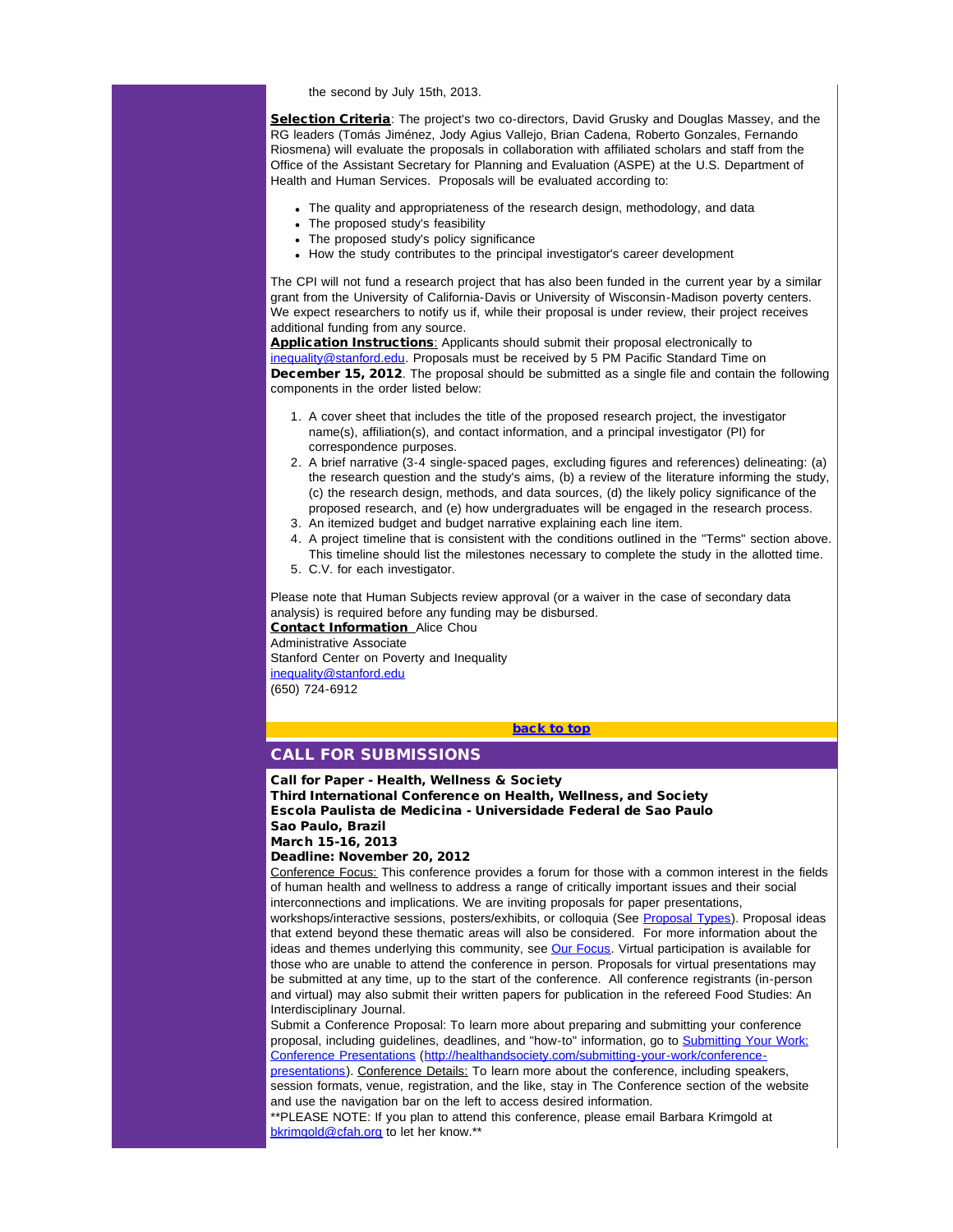### Call for Papers - International Journal of Drug Policy Special Issue on Place Matters: Drug Users' Health and Drug Policy Guest editors: Hannah Cooper and Barbara Tempalski

Deadline: December 19, 2012 Over the past decade or so, "place" has become increasingly prominent in research on drug use, drug users' health, and drug policy. This special issue aims to critically examine and advance research in this area, with a particular focus on developing related theory, methods, and specific lines of inquiry. Abstracts (not to exceed 350 words) are invited for contributions to a forthcoming special issue of the International Journal of Drug Policy ([http://www.journals.elsevier.com/international-journal-of-drug-policy](http://r20.rs6.net/tn.jsp?e=001oOLWlYw_siurEuh1v3PzoZqgnUetuNWHLQiCHlL1X5MfnGD5D9BuVYbgsjF7_Cm-hwp-FR47mjWydY9Zc9XBIz9GghMdF3211fnnKsd8cpjvV6VRFnM34sy6KIE1whw3jBCEJSZ8S6o1ODur5P4_XLU1DAL59opRzlhhHEq8V3Y=)). We encourage submissions that address the following topics, though we welcome submissions on other topics related to the theme: · theorize and develop measures of risk environments as dynamic entities; · examine how experiences and constructions of place vary across subgroups of drug users; · investigate how experiences and constructions of place affect drug users' health and health service use; · examine the impacts of migration and mobility on drug use and drug users' health and health service use; · develop ways to measure drug users' activity spaces; · study the spatial inter-relationships of different types of harm reduction programs, and the impact of programs (or the lack thereof) on vulnerability to drug-related harms; examine the intersections of policies operating at different geographic scales (e.g., national, state and municipal laws); · theorize or study how users' develop safe spaces, independently or collectively; · study the intersection of users' networks and characteristics of place.

Qualitative, quantitative, mixed-methods, and historical research are welcome. Papers must discuss the implications of their findings for policy. We invite six types of contributions (NB: in rare circumstances word limits may be exceeded with permission from the editors): · Research papers: Research papers are usually based on original empirical analyses, but may also be discursive critical essays. These papers are usually between 3,000 and 5,000 words. · Research methods papers: These papers explore methodological innovations in the field and are usually between 3,000 and 5,000 words. · Commentary: These papers explore in depth a particular topic or issue for debate, and may also include evidence and analysis. The Editor may invite expert responses to commentaries for publication in the same issue. Commentaries are usually between 2,500 and 4,000 words. · Viewpoint: Short comments and opinion pieces of up to 1,200 words which raise an issue for discussion, or comprise a case report on an issue relevant to research, policy, or practice.

· Policy or historical analysis: These are focused specifically around contemporary or historical analyses of policies and their impacts, and are usually between 3,000 and 5,000 words. · Review: These papers seek to review systematically a particular area of research, intervention, or policy. Reviews are usually between 4,000 and 8,000 words.

Abstracts should be emailed to [hcoope3@emory.edu](mailto:hcoope3@emory.edu) and to [tempalski@ndri.org](mailto:tempalski@ndri.org) by December 19. The email subject heading should read "IJDP Special Issue". The editors will inform authors by January 15 whether to proceed to full submission. If selected, complete manuscripts will be due April 15. All manuscripts are subject to the normal IJDP peer review process. The special issue will be published in 2014.

### Call for Papers - *Epidemiologic Reviews*

# 2014 Theme Issue: Epidemiologic Approaches to Women's Health Deadline: February 15, 2012

<span id="page-4-0"></span>*Epidemiologic Reviews*, a sister publication of the *American Journal of Epidemiology*, is devoted to publishing comprehensive and critical reviews on specific themes once a year. The theme of the 2014 issue (volume 36) will be Women's Health. Submission of manuscripts is now solicited on topics such as reproductive conditions and disorders, menarche, menopause, menarcheal and menopausal transitions, screening and vaccination issues, obesity, chronic diseases and disabilities, mental health, sex and gender differences, and factors in the life span. Please note that papers on other aspects of women's health are also welcome. Manuscripts can be up to 6,000 words exclusive of the abstract, tables, figures, and references. All papers must be reviews of studies that are mostly epidemiologic in nature; report of a single study is not acceptable. Give explicit details of the method of literature search, and use systematic reviews or meta-analysis when appropriate. Consult the journal website for acceptable format:

[http://www.oxfordjournals.org/our\\_journals/epirev/about.html](http://r20.rs6.net/tn.jsp?e=001oOLWlYw_siv9otcpiFH9g0ell0EsK5SoqR7o7QJQLiYTyYgVk7GIpG6KbszehCe-vljoK_7KJW9NfP9SmxyyiYM2pXZQ2m2CFblDVDRZF5V0rCKPjfP0WVdadgqr4VaW5ACxL-OJ74E5MwkRvTNrqOT2D_ZKK4Bs). Complete documents should be submitted, no later than February 15, 2013, online at [http://mc.manuscriptcentral.com/epirev](http://r20.rs6.net/tn.jsp?e=001oOLWlYw_siuTXkRb5G3_IH2aJkvHnXIpnLctrJYfPzNiqYyDT1QXgtMaG7vEFgngH2nYko_G5GoxTl7jNEoDNiwPgq6zvT_8x28vC-xnxWvjvyywwj3NaVNhoXsQmU-F). Announcement details at [http://www.oxfordjournals.org/our\\_journals/epirev/call\\_for\\_papers.html](http://r20.rs6.net/tn.jsp?e=001oOLWlYw_sitVgX_vSP2l0hiyyx9tdkuQdVBbMz_F9OKUk9-uijIDLD5H0pL4wSDvHUjQA-3Ya8gbHOKzR1Oq1ZorsxOwU-t1-yMrvJXFbs0Zgn6kBffEYDeJkkD3DUEpJSNQwM2by8ngEkK1ithgQbNSOrsXLRTxYpRryfGscYIV6xYPtEjeOA==).

# [back to top](#page-0-3)

# CAREER DEVELOPMENT

Centers for Disease Control and Prevention Director, Center for Global Health Deadline: November 30, 2012

CDC is recruiting for a new director of its Center for Global Health, with a budget of more than \$2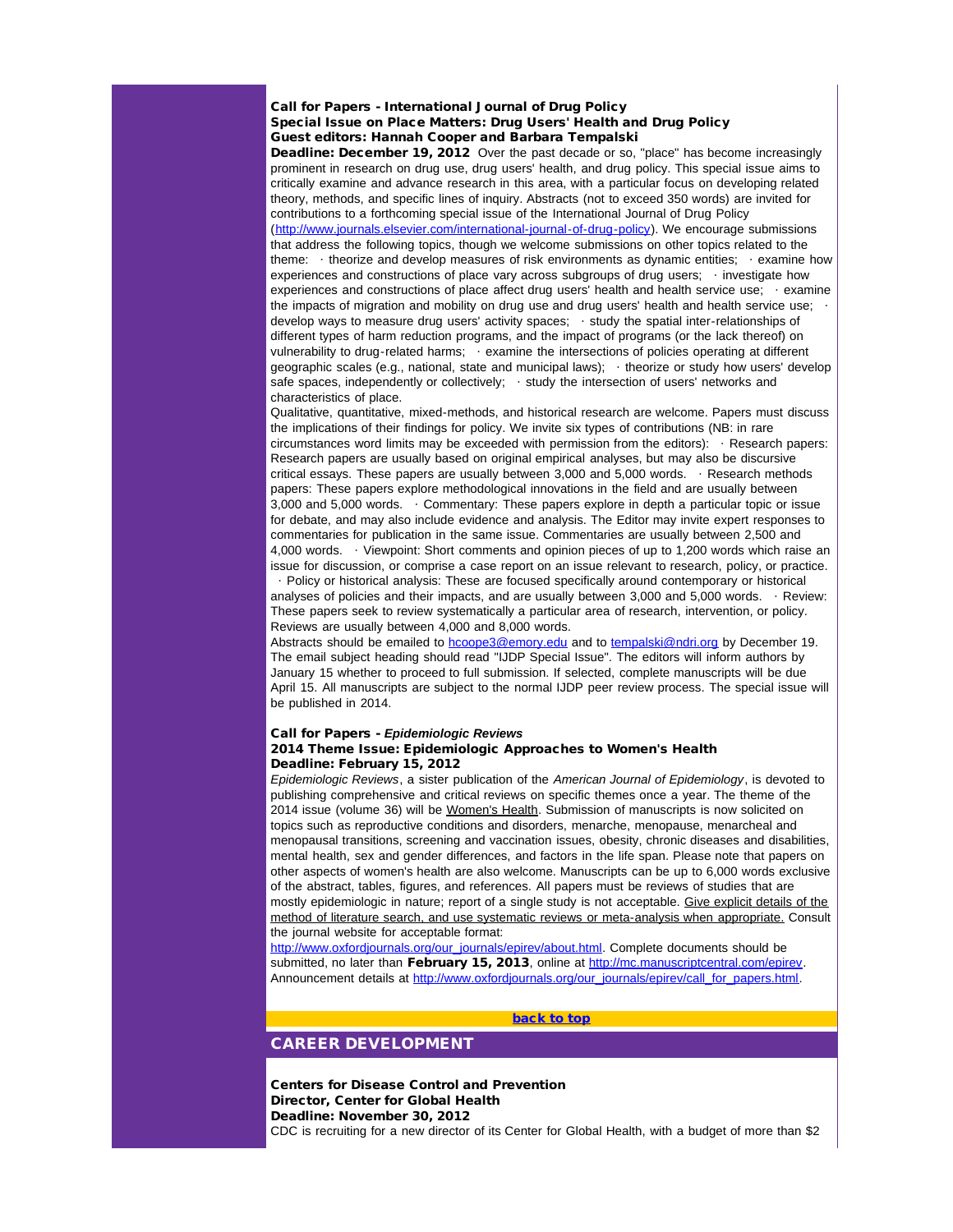billion, offices in more than 60 countries, and a broad and deep portfolio of programs throughout the world. The Director will oversee all aspects of global health at CDC and be an integral part of the management team of the organization.

Major Duties Include:

\* Oversee a staff of more than 2,500 located in over 60 countries, a budget of more than \$2 billion and major programs in implementation, research, and partnerships in HIV, malaria, parasitic diseases, immunizations including polio eradication, emergency response, and public health system strengthening;

\* Maintain and strengthen partnerships with a broad range of public, non-profit, and private organizations both in the United States (e.g., USAID, universities, foundations), multilateral organizations (e.g., WHO, UNICEF, World Bank) and around the world (e.g., ministries of health, non-profit organizations, business groups with commitment to public health);

\* Participate as a key member of the CDC management team, with responsibility for integration of the Center for Global Health's programs into other parts of CDC (e.g., emerging infections, health statistics, etc.) and for collaboration among other parts of CDC and the Center for Global Health, including programs in non-communicable diseases such as heart disease, stroke, cancer, and diabetes, and injury prevention;

\* Lead strategic initiatives to improve global capacity to detect and respond to threats, including building on CDC's decades-long progress establishing field epidemiology training programs, further strengthening laboratory networks through a tiered approach to capacity building as well as technological advances in laboratory technology;

\* Spearhead CDC's long-range plans for global health activities, setting priorities and following through with specific plans and activities;

\* Stimulating global health research and program development.

Professional and Technical Qualifications:

\* Progressively responsible senior management experience that reflects strong leadership skills with proven ability to effectively work with professional staff on global public health program implementation and to build effective working relationships both within and outside the organization;

\* Proven performance in leading and directing the development, implementation, monitoring, and evaluation of global public health prevention programs and projects;

\* Senior-level experience managing or directing a complex organization or project including establishing strategic plans and policies, developing and presenting budgets, evaluating programs, and building and managing a diverse staff; and

\* An advance degree and training in medicine, science, public health, or health policy. Other Special Notes:

\* Recruitment and/or Relocation Incentives may be authorized.

\* This position is located in Atlanta, Georgia.

How to apply:

Apply by Nov. 30! Review the links below and apply to the position(s) that best match your qualifications.

https://www.usajobs.gov/GetJob/ViewDetails/330060300?share=email https://www.usajobs.gov/GetJob/ViewDetails/330075700?share=email

https://www.usajobs.gov/GetJob/ViewDetails/330165300?share=email

https://www.usajobs.gov/GetJob/ViewDetails/330290700?share=email

For information on the application process, contact Vicki Hunter at **vhunter@cdc.gov** or **404.808.8321**.

# Centers for Disease Control and Prevention, Atlanta, GA [Public Health Analyst \(Policy\)](http://r20.rs6.net/tn.jsp?e=001oOLWlYw_sivLTQBApYkzWt1xwXmXEY9kS764xdpJeyPVBMY22atcadwnYgzdWnVqiv2aIcZYxcreoMtke3p1k2evVOBO3NEwrpCpAH8Q6OuMkzazrMT7H-MJhFHjUzUDQUZSov8sAYwwKXm6N7dhRQ==)

### Deadline: November 13, 2012

Who May Apply: Federal employees with career or career-conditional appointments in the competitive service; former Federal employees with reinstatement eligibility based on previous career or career-conditional appointments; displaced Federal employees requesting special priority selection consideration.

Salary: \$71,901.00 - \$111,148.00 / Per Year

Series & Grade: GS-0685-12/13

Position Info: Part Time 20 hours - Permanent

Who May Be Considered: Status Candidates (Merit Promotion and VEOA Eligibles) Control Number: 329816100

JOA Number: HHS-CDC-MP-13-775146

Announcement details: [https://www.usajobs.gov/GetJob/ViewDetails/329816100](http://r20.rs6.net/tn.jsp?e=001oOLWlYw_sisvdenrIN80ThScvwgL18zMpsd66piaph3i8PPxiBx0DZYTgKgbR4tOhu-sDf46qAd1L3-5ZNmDRU6tsG-bzTl-qdVy7MmxIMYRVZyFxcE3cTncF6gGu_4jeFchDNqvm1dsQSPYlAOdag==)

# Centers for Disease Control and Prevention, Atlanta, GA [Public Health Analyst \(Policy\)](http://r20.rs6.net/tn.jsp?e=001oOLWlYw_sitNSWHgIaJ0vJlNKlVaptWNL-nv6-e_ytwS2TEfepj9NbS7d0P2FcUd2BvxPMRqwH4xY9E2azLUNn6O1ZxviDYBJVZ1ijTHDMLXL2bSQBez6Cl_bDks_2AugjSO-XLvw_a-q9G4mmuRTw==)

# Deadline: November 13, 2012

This position is located in the Department of Health and Human Services (DHHS), Centers for Disease Control and Prevention (CDC), Office of Public Health Preparedness and Response (OPHPR) in Atlanta, GA. This vacancy is also being announced concurrently with vacancy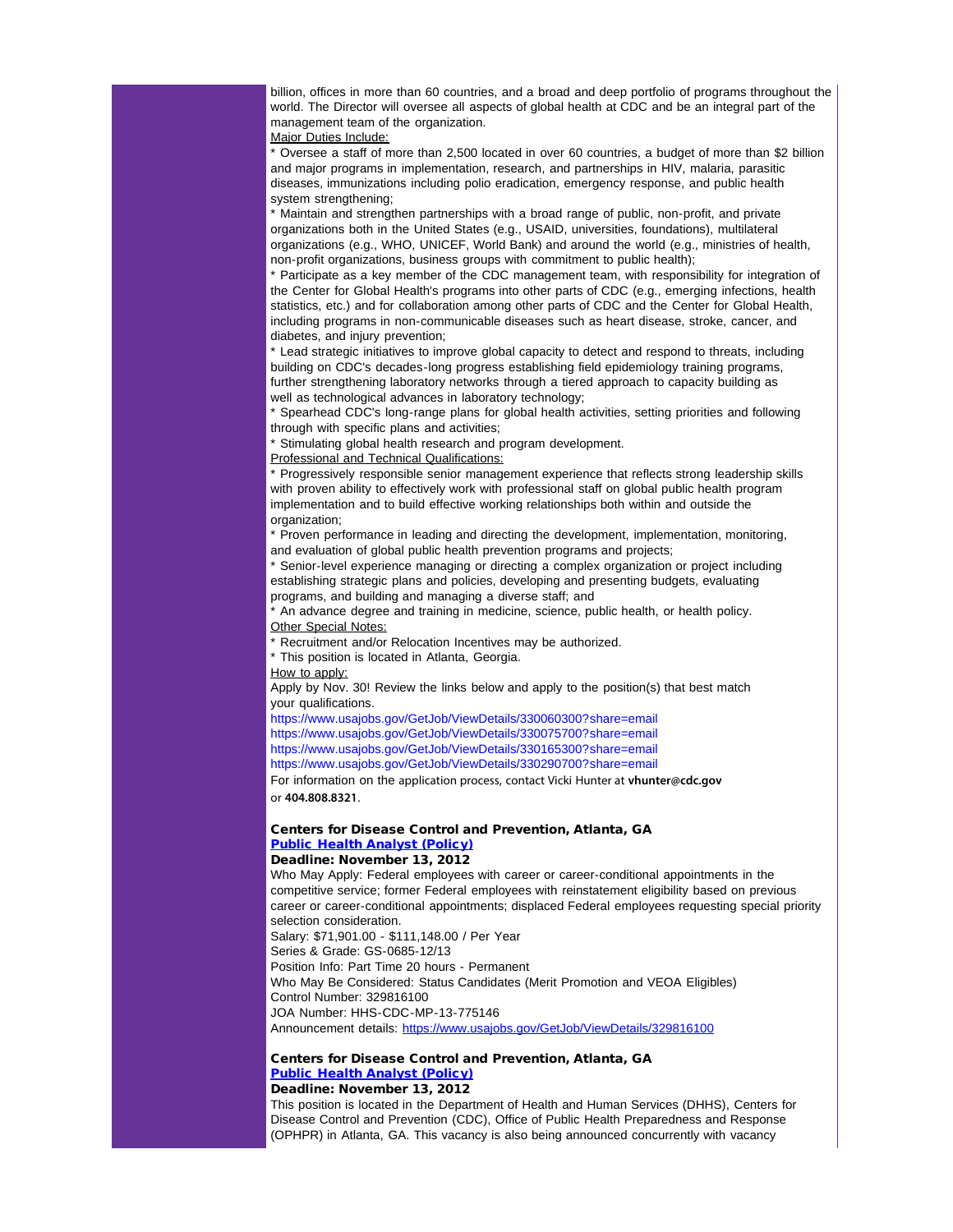announcement HHS-CDC-MP-13-775146. Who May Apply: United States Citizens Salary: \$71,901.00 - \$111,148.00 / Per Year Series & Grade: GS-0685-12/13 Position Info: Part Time 20 hours - Permanent Control Number: 329811400 JOA Number: HHS-CDC-DE-13-774790 Announcement details at [https://www.usajobs.gov/GetJob/ViewDetails/329811400](http://r20.rs6.net/tn.jsp?e=001oOLWlYw_siuPBWKz8CVyU4C5tMlZmC4ELOWAVIh5IoIAev7CSWZyXhDVVObq6i-wjheVjd4a8om4Sxkcei9n9qAib1zLR6IiLl1aXpd-UVOxpeg2txuhzvW-uWtKdSJ0JNEDxJGGfgW_gK03XCQP6A==).

# Centers for Disease Control and Prevention, NCHS, DHCS, Hyattsville, MD [Science Officer \(Interdisciplinary\)](http://r20.rs6.net/tn.jsp?e=001oOLWlYw_sis5GrRqjVtGEhU10-gPkSpHsNQJy4WsE06TOQnKD1XL6_NYAq01DnvCpKnAObybPF2rQLfIz7HYcglemBvRHDExV309kXxpzFa2l0bXu2bfnCUVauVHWsEYcxb1uM3je-Wzp-Y4vjUvWQ==)

# Deadline: November 26, 2012

This position is located in the Centers for Disease Control and Prevention (CDC), Office of Surveillance, Epidemiology & Laboratory Services, (OSELS), National Center for Health Statistics (NCHS), Division of Health Care Statistics (DHCS), in Hyattsville, MD. This vacancy is also being announced concurrently with vacancy announcement HHS-CDC-MP-13-769285 under merit promotion procedures.

Who May Apply: United States Citizens Salary: \$123,758.00 - \$155,500.00 / Per Year Series & Grade: GS-0101/0601/1530-15/15 Position Info: Full Time-Permanent Control Number: 330236800 JOA Number: HHS-CDC-DE-13-778751 Announcement details at [https://www.usajobs.gov/GetJob/ViewDetails/330236800](http://r20.rs6.net/tn.jsp?e=001oOLWlYw_sivItdBxRF8f5sbamEjKGxrYPsTusO2_e6jiR0tDCPB_Qhqfkb9bmfkrAl7vBuawODmjMpby7W0nfnUnpEcdH57-jihj8iaTE7RAwdgF-ITSlNh1QOC3IfM2x4oavoxoPiJftf5TK20cdQ==).

# Centers for Disease Control and Prevention, Hyattsville, MD **[Science Officer \(Interdisciplinary\)](http://r20.rs6.net/tn.jsp?e=001oOLWlYw_sisBwAmEl4XqSlJLoXgtFAcw1W2taXWi6apcnE8H3a9Oag3SJLbchtY9PzWiQI26AFzAczJ2FP-LYSzhnQ71F8Ew2iuO5doVK-38JXlPs5ZSLCHAQemx66z7e1HrOPnMDXFq3uO3zEMmNg==)**

### Deadline: November 26, 2012

This position is located in the Centers for Disease Control and Prevention (CDC), Office of Surveillance, Epidemiology & Laboratory Services, (OSELS), National Center for Health Statistics (NCHS), Division of Health Care Statistics (DHCS), in Hyattsville, MD. Who May Apply: Status Candidates (Merit Promotion and VEOA Eligibles) Salary: \$123,758.00 - \$155,500.00 / Per Year Series & Grade: GS-0101/0601/1530-15/15 Position Info: Full Time-Permanent Control Number: 330231200 JOA Number: HHS-CDC-MP-13-769285 Announcement details at [https://www.usajobs.gov/GetJob/ViewDetails/330231200](http://r20.rs6.net/tn.jsp?e=001oOLWlYw_sisDDadlwiiFFeDxFRDVzRcAmdnrVrj_PsZhDQY75ONlsybnbttnkAMiu24kpz9PM6gtKovRJfPBdTcJ7zuKbGYcggkaIzYUOkpf9XdhQWrYTs3fhXvl0cV-QUCtmudvLQb4aEGKCchWfA==).

# Centers for Disease Control and Prevention

### Several Fellowship Openings

[Public Health Analysis Fellowship](http://r20.rs6.net/tn.jsp?e=001oOLWlYw_sit9u1KnSlxnAY-1liBzl1t8PNiB7cV2i3O8mmHv6i0fZa6k12M355i8Nn82IuPOdhlIgiND5zymsVQ7ksXq0WwJwX8MvFDBckFyoC-d8VWkf_wZNDZ-xPHIgrTHEOleWUzKblAUNKKC6t8N24MQzlt21t2X23rq8dnsMKkz919tnQ==) for Graduate Students, Recent Graduates, Postdoctoral, Post-Master's

[Public Health Library and Information Center Fellowship](http://r20.rs6.net/tn.jsp?e=001oOLWlYw_sit5MvTnjUZUNXvvhLwO4P5J3SMXAXRjaSAivJiTrFDZXxHTJm911tnJKJT6vcwv_vhxSjEuwYkOAYgkM0g9jU6TVbpeK8XrZJYZiSMk84cCACYs-Af4GFovrEUxTCcVHztFSC1EC51GGi7IW_I8W1hTcmJytJhKfJJimryZZ-862Q==) for Graduate Students, Recent Graduates, Postdoctoral, Post-Master's

[Prevention Research and Evaluation Fellowship](http://r20.rs6.net/tn.jsp?e=001oOLWlYw_sitOgQ1K33nB_flA4hsQpxd3FPPLd-OYFInm6FlA7Gh6_UiKDwd5v-gOOsu_Jwi7btmcl6ipm0rwX5pAwIkj_2MLsvjVrylfX2q-Z4rb3nwyuEzgCk7WLhHiTnT6ZBOh6rzq7Nnrqa6Ap1B9M7813rysbe-GvYCE_q4BJuFgxWgYmQ==) for Graduate Students, Recent Graduates, Postdoctoral, Post-Master's, Post-Bachelor's

[Program Evaluation Fellowship](http://r20.rs6.net/tn.jsp?e=001oOLWlYw_siueszPlxaTZsgzOT-XkaUHkENNZy-yBXf_8qOH1jVGPhm0KsF3uJtAFNKYVqKP3f2QPkwrFriv-GQvcYY8ixsa2B-MV-z2KVcMJiio-m_hrTNbp8GWy-Ixm_LJJvaLv4dzehuDl_O2_dWpgdFFq9twD4TAfE4XOrH-DhuP7p7iQxQ==) for Graduate Students, Recent Graduates, Post-Master's [Program Development Fellowship](http://r20.rs6.net/tn.jsp?e=001oOLWlYw_siv-XOGE1mTa6Cf6BK78LWRmtQvpowpyron9TVQLXN2iQ51DopPnHlo0INFL04KiUmHyjg1FIHAQPPr_YVRQuCATWD2z2Xst4Z4XvYkijR7LyWMV_Bm8Q0wmsBXuB55S-CSmAo-MK6SDLc_s3OWTLe_xU0AwJh7AImT8mTh-rgFqZg==) for Graduate Students, Recent Graduates, Post-Master's **[HIV Prevention in Communities of Color Postdoctoral Fellowship](http://r20.rs6.net/tn.jsp?e=001oOLWlYw_sivWfffJqJ1meTy-_ecFWHm3mh-7qRTtRftFw39sXXLwyFVP290_y3XLNgrsbxdcAUuv_IXaspL3yi_CZX-FK5YZos4ecbmwXgGGwug6Gh8MePdG-4fkDuiU8Y4lH8kWEEO0Oel8AGZUCmC2n-dJnv1K4SYV5tpMTeAjVkiX-7mi-Q==) for Graduate Students, Recent** Graduates, Postdoctoral, Post-Master's

**[Health Equity Fellowship](http://r20.rs6.net/tn.jsp?e=001oOLWlYw_sisfZC0rYDJsR1IubMlibozsIFFyaAxl7PzzeT-45LZAPe1QWPEbYWbXN8hijWR27l7CmUBm6oW1OkVYmsElIsyquGGR6E5hic3FGfSJy3CmZVJdpF13leb8hsvHIZ5s_hF_rPuD9dHIhYjuKZwGn79sE19-F_Jl7a0pcgOYfETl5g==) for Graduate Students, Recent Graduates, Postdoctoral** [Public Health Informatics and Surveillance Fellowship](http://r20.rs6.net/tn.jsp?e=001oOLWlYw_sitjOKqjMXJhxl3ZVeKO7WokaXmFq-dD8z7gWhGIDkDdESHWGAvvXo5gyLoKmorKoosVnk_2mvHZ-vVhqdxYQnmLuzf5HDjg4Fu1Kvsp7AFOASc1jrhtMxdg5U7GhOryixd7P0ePl3nlI61GDyqspH7xCZxK_HUf17GVywsjSgUfbw==) for Graduate Students, Recent Graduates, Post-Master's

[Data Analyst/Research Associate Fellowship](http://r20.rs6.net/tn.jsp?e=001oOLWlYw_siuST5emkG1d3q7KjId2ILWYWH8aKo0N4QfknQx6XZaFVlbrbO52ixTysGRaWGAcNJkXk1vG6MTWpNYS5wk73P43gIYIvzwDS5mdHpnKWw1NVfTy3GvnvA8blNSCxkwIUE8ZdGsKUV37olMPmMJTEapdyQKPzitiWju04kPHhWwcxg==) for Graduate Students, Recent Graduates, Post-Master's

**[System Analyst Fellowship](http://r20.rs6.net/tn.jsp?e=001oOLWlYw_sisnB2Oal_epum7WUbjT0DtH1Eq_XgvWVyo-XER_jDjxyFb1DiH-Bk4hnf3L_KlEaectz61x6eItarU59IyAtj1eTH_zievKn-gaJXGeqOzTguTMCnhmiDwbMzX44OwIOMCkKcRfe8lICTgYmBsnVhTFJ-pixr_32tRh2fTm4E5dOw==)** for Graduate Students, Postdoctoral **[Health Communication Fellowship](http://r20.rs6.net/tn.jsp?e=001oOLWlYw_sit1btciIogsZNc40dnyLMIDRNJq7XMXxgVpVus-1OdB_Z-1QSm8Rn-pg8sq0bSXwMHHZ7gI9Aq6d_7wizDULe2k-3iCNcCWCRBigyfeZVmFIDC7RVW4bMOeR1ivQGFxu7-xDz1eo1m0WaQMDfxUrMUL2VS-HsLn2L8Dku8hX0ZzLg==) for Graduate Students [Health Communication Fellowship](http://r20.rs6.net/tn.jsp?e=001oOLWlYw_siurchPJGZHsOuFeqXeC69kiXLUjfOSy-6b9i5VzQGdyyPj14KnzX4qtgk5_PX5N3My-m-NmJnz-wyn9B_xjKJi2vg9mWsrAQ1JbPWNZVln7WR877i4-DTK6OuMGyBriHJbt_B8ydBKHr8LyL-Mvmy-5TQsy01PJV9UusY50WXs8IA==) for Graduate Students** [Data Analyst/Research Associate Fellowship](http://r20.rs6.net/tn.jsp?e=001oOLWlYw_sisJutaqK_Y6B3YDbqOtooZk4YkFIJdvNK2j1h8zxc2Q-M_3lHkKEmSrB3bwVa7B3qe2107FMIKEN-zWoNvdRpJ25Vr3sZrV4R13e-n7WbXLgddpV3CkSDGCCwI-eNfwI2SQFCUi7cUJGvhSwGikTTpUKJPFbcNYR14rjUJtqb-jAA==) for Graduate Students

### CommonHealth ACTION and the Institute for Public Health Innovation, Greater Washington, DC Area Program Manager

CommonHealth ACTION and the Institute for Public Health Innovation are currently seeking a Program Manager to oversee exciting national and regional public health initiatives while having opportunities to contribute to the development of expanding programmatic portfolios. CommonHealth ACTION (CHA) is a national, nonprofit public health organization that works with national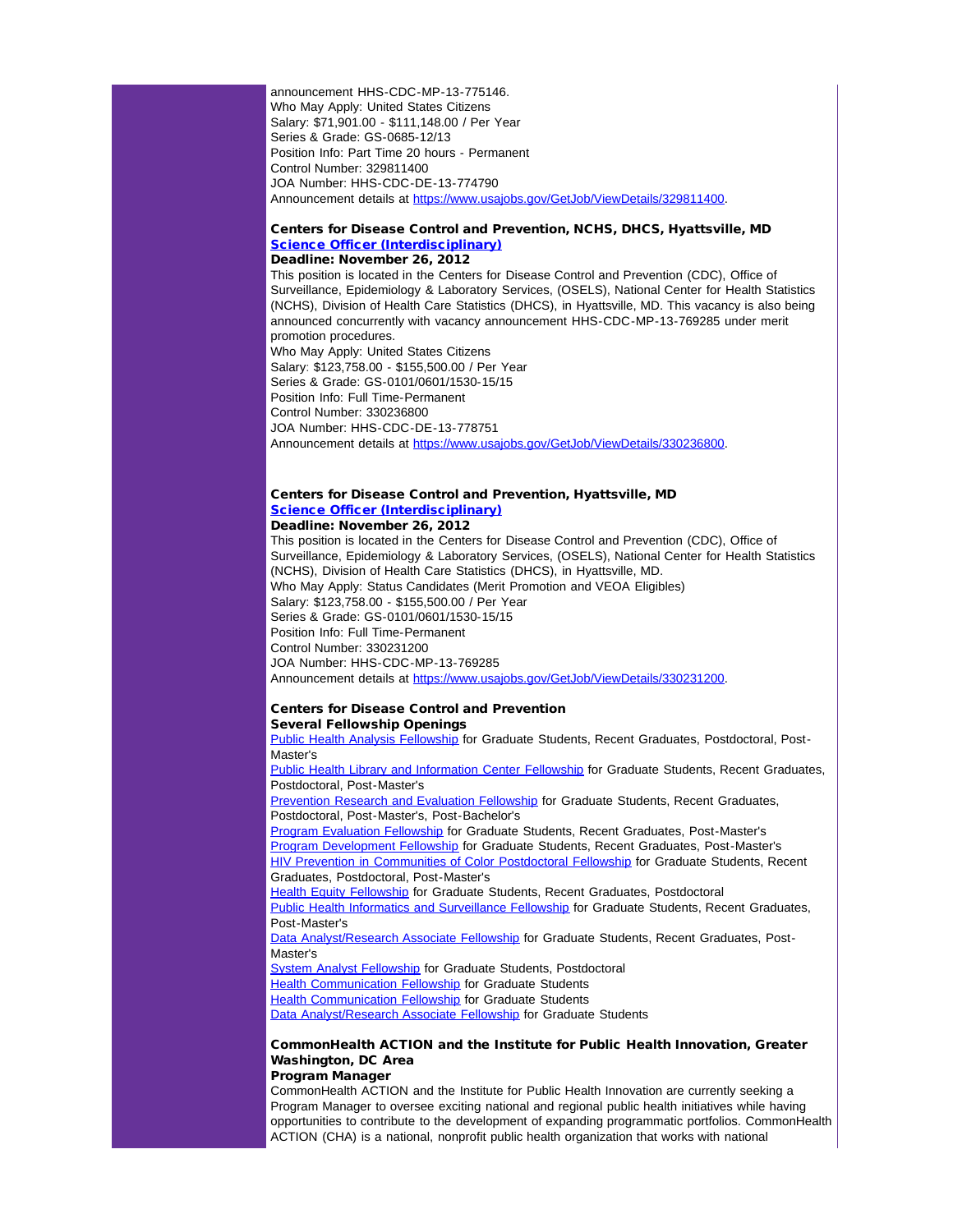organizations and community-based partners to create conditions in which all people have equal opportunities to achieve optimal health. To achieve its mission, CHA designs and facilitates community-level programming; provides tailored technical assistance services; engages in research, writing, and evaluation; and offers a range of support to community groups and funding organizations interested in innovative and effective public health practice. The Institute for Public Health Innovation (IPHi), which was founded in 2009 with a focus on Maryland, Virginia, and the District of Columbia, provides leadership at the intersections of health by working across disciplines and sectors to develop, support, implement, and evaluate creative strategies to improve the public's health. IPHi is the DC-MD-VA region's officially recognized public health institute and a member of the National Network of Public Health Institutes (NNPHI), which has become a major aspect of this nation's public health infrastructure. Since its creation, IPHi has rapidly developed into an important resource for the region by serving as a competent, neutral leader of innovative public health efforts, in collaboration with a myriad of governmental and community partners. The Institute for Public Health Innovation is a registered trade name of CommonHealth ACTION and currently benefits from CHA's administrative infrastructure. CHA and IPHi are seeking to share a versatile, proven manager with experience working with communities to address public health challenges. Competitive candidates will offer experience and skills related to one or more of the following areas: public health program development, implementation, and evaluation; providing technical assistance to community leaders; community health assessment; facilitation and training; and issues of health equity.

General Responsibilities: The Program Manager plays a central role in the development and coordination of CHA and IPHi programmatic activities. The Program Manager works independently and collaboratively with fellow staff to plan, manage and implement activities in the following areas: public health programming, community-based technical assistance, research and evaluation, resource development, grant and contract management and report writing, community-based organizational development, community engagement, and meeting development and implementation. Other responsibilities include supporting communications activities, serving as liaison and representative at meetings, and establishing and maintaining partnerships to advance the organizations' missions. The Program Manager position requires public health and determinants of health knowledge and experience. In addition, it requires excellent analytical, decision-making, interpersonal, organizational, and writing skills. The Program Manager must exercise discretion, independent judgment, political acumen, and professional accountability in all situations. Work duties may include, but are not limited to:

- Develop and manage timelines, lead project planning, and coordinate deliverables in collaboration with external partners.

- Build and maintain effective working relationships with external partners.
- Manage a process of providing sub-grants to community partners.
- Ensure effective project documentation and reporting.
- Participate in long- and short-term program development and planning.
- Conduct and coordinate basic research activities to support program and portfolio development.
- Develop and effectively manage program timelines to ensure timely completion of program deliverables.

- Monitor program activities to ensure quality and accuracy of work outcomes vis-à-vis contractual and grant commitments.

- Engage, educate, and inform county-level and municipal policy makers.

- Conduct environmental scans, information gathering and analysis of information and community engagement.

- Assist with assessing non-profit capacity and community sustainability.

- Participate in monthly meetings (sometimes bi-monthly) regarding implementation, sustainability, and national/local best practices.

- Manage and coordinate programmatic meetings including managing contractors.
- Facilitate small and large group meetings and trainings.
- Manage and provide technical assistance to community-based organizations.
- Develop publications, grant applications, and reports through collaborative writing and editing.
- Track relevant activities in public health and related fields to inform constituents and partners.
- Participate in strategic planning activities.

- Identify opportunities for marketing programs and services and implement promotional activities on behalf of CHA and IPHi.

- Identify partnership and funding opportunities and promote relationship-building with other
- organizations, agencies and/or individuals.
- Develop formal presentations and other materials for use during program-related events.
- Develop written and online tools including survey and evaluation instruments.
- Serve as programmatic liaison to external partners, including representing organization at national, regional and local meetings.
- Adhere to administrative and recordkeeping guidelines to support accurate bookkeeping and
- documentation of activities.
- Serve as a resource advisor to other staff when needed.
- Employment Standards & Conditions
- EDUCATION AND EXPERIENCE: Graduate degree in a field related to public health with a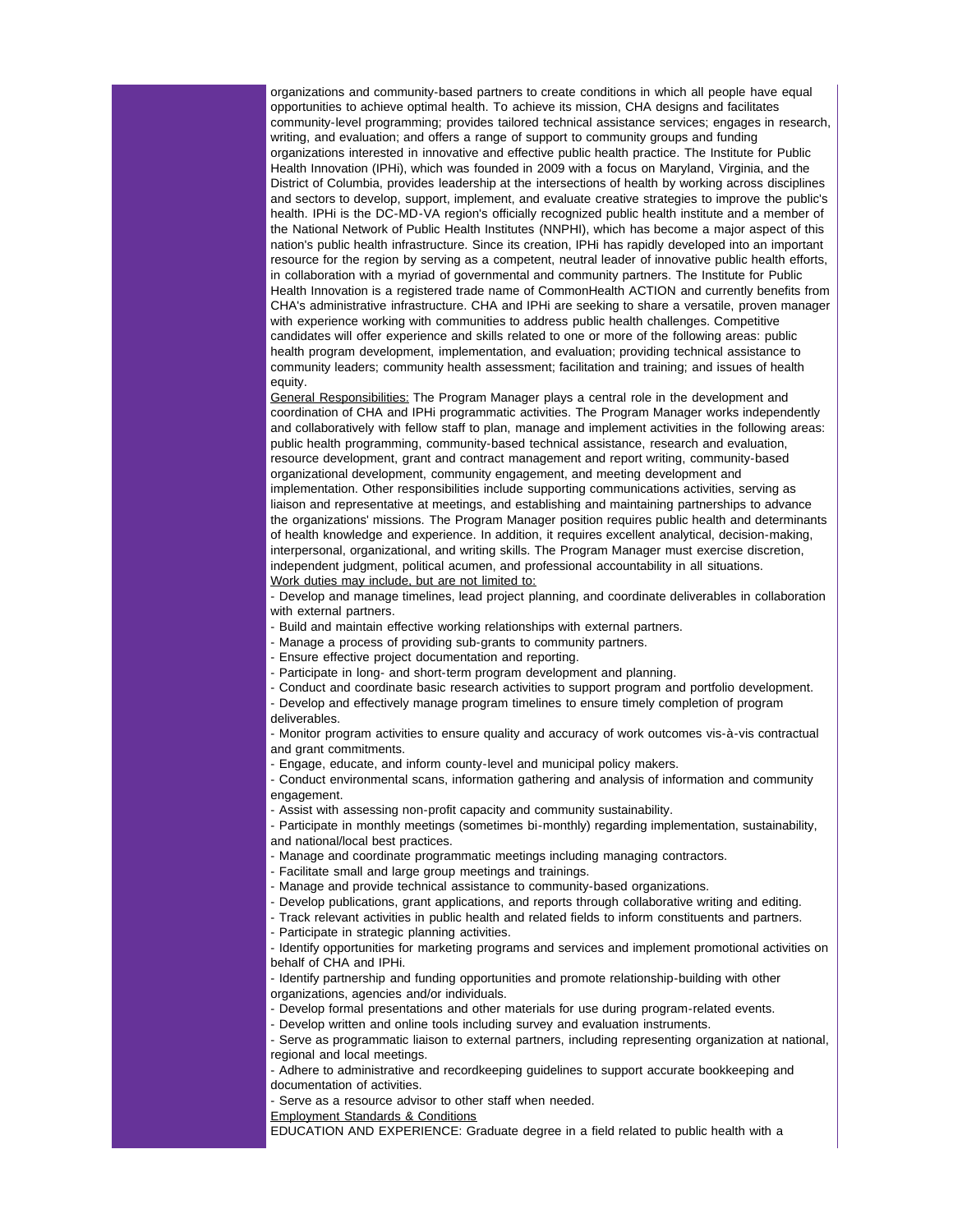minimum of five (5) years experience working on public health, public policy, management, and/or community-based issues.

- A strong understanding of public health policy and practice.

- Experience in providing technical assistance to community leaders; community health assessment; facilitation and training; and/or issues of health equity.

- Understanding of how equity influences health, human service and quality of life outcomes for diverse populations in the DC-MD-VA region.

- Ability to work with diverse individuals and groups on complex community issues.

- Track record of managing contracts, grants and programmatic activities.
- Track record of successful, collaborative proposal development and writing.
- Knowledge of and interest in technical assistance and determinants of health.
- Willingness to engage in continuous learning and training.

- Demonstrated professional and political aptitude.

- Understanding or experience with program evaluation.

HIRING SALARY RANGE & BENEFITS: \$56,000 - \$62,000 (Salary is contingent upon available funding), and is commensurate with experience and qualifications.

CHA also offers a competitive benefit package with annual leave, health/dental/vision insurance and retirement contributions (403B).

JOB LOCATION: The position is based in the Washington Metropolitan area and requires the employee to work at the CommonHealth ACTION/IPHi office as well as to perform field work. ESTIMATED START DATE: December 1, 2012

LANGUAGE: Bi-lingual Spanish/English a Plus

TRAVEL: Domestic travel is required for this full-time position. Estimated travel: 15-30% national or regional travel annually.

RESOURCE RELATIONSHIP: Senior Vice President will serve as the lead resource person for the PM.

POINT OF CONTACT: John Wesley, HR Specialist /Office Manager

HOW TO APPLY: Please submit a resume/CV and salary requirements to:

[hr@commonhealthaction.org](mailto:hr@commonhealthaction.org). Please place "Program Manager" in the subject line of the email when applying. NO PHONE CALLS PLEASE. Due to the large number of applicants, only successful candidates will be contacted.

CommonHealth ACTION and the Institute for Public Health Innovation value a respectful, collaborative work environment. We establish and maintain trustful relationships with all staff, contractors, funders, and partners. We believe that hard work, a focus on quality, and a passion for the public's health are required to improve the well-being of individuals, families, and communities. CHA and IPHi look to all staff to contribute to the effective implementation of programmatic activities and the successful growth of the organization.

### Fordham University HIV Prevention Research Ethics Training Institute Fordham University Center for Ethics Education, New York City July 7 - 17, 2013

## Deadline: March 8, 2013

The National Institute on Drug Abuse funded Fordham University HIV Prevention Research Ethics Training Institute (RETI) is a competitive program offering early career investigators *research ethics summer training and up to \$18,000 in financial support for a mentored research project* that will contribute to evidenced-based research ethics practices. Applicants must have a doctoral, medical or equivalent degree in social, behavioral, medical, nursing, public health or related fields, demonstrated scholarship in HIV prevention research, 6 years or less of post-doctoral experience, and must meet requirements to apply for NIH funding. Special attention will be given to those applicants whose proposed research ethics plan includes drug using populations. Applications must be received by *March 8, 2013* and applicants will be notified of award decisions by April 12, 2013. For additional information, please click

[http://www.kellogghealthscholars.org/news/Fordham\\_RETI\\_2013\\_Announcement.pdf](http://r20.rs6.net/tn.jsp?e=001oOLWlYw_siuO6Ae4oINtrCvm9JusvTPB2DbFiDlcxKb_2rkquJPgBFNFQJW7Kh-YOyj16NnvFFh_LKX1H-EE8WWYHqKI3A5MwDlUpRjhttJVJ5jNvtFJLlE5FoS5bBe_m5dsY5X1Yzh23tfRJCwNGdueS_XPo1HSrRuAkjatjpjAmFUKCBuShw==) and/or visit [www.Fordham.edu/EthicsInstitute.](http://r20.rs6.net/tn.jsp?e=001oOLWlYw_siua9nXMo-uZMr8y-fdvzls1VJ6nVSU2I1dRtHrYA9TOBEGzp_eIa2f37ke8GP3T4DceXQ2WyIFLoQz3kAI7RzFwY17OOSiaMSA9exczNpLq0lpEDvrcxeX8)

#### Ithaca College, Ithaca, NY

## Assistant Professor -- Health and Health Sciences, Health Promotion & Physicial Education

Full-time, tenure-eligible Assistant Professor position to begin August 16, 2013.

Description: The selected candidate will be expected to primarily teach undergraduate and graduate courses health content courses in health science, medical sciences, and/or applied human health to possibly include; Disease and Lifestyle, Drugs and Alcohol, Human Sexuality, Medical Terminology, Health Research and Analysis, and/or teaching first year seminars in the college-wide integrated curriculum; advise students in health sciences and premedical programs; participate on departmental, school, and college committees and activities; and have an active scholarship trajectory.

Qualifications: Doctorate degree preferred, ABD considered in Health, Medical or Public Health Sciences, Nursing or Medicine with evidence of scholarship and promise of continued scholarship. College teaching experience preferred.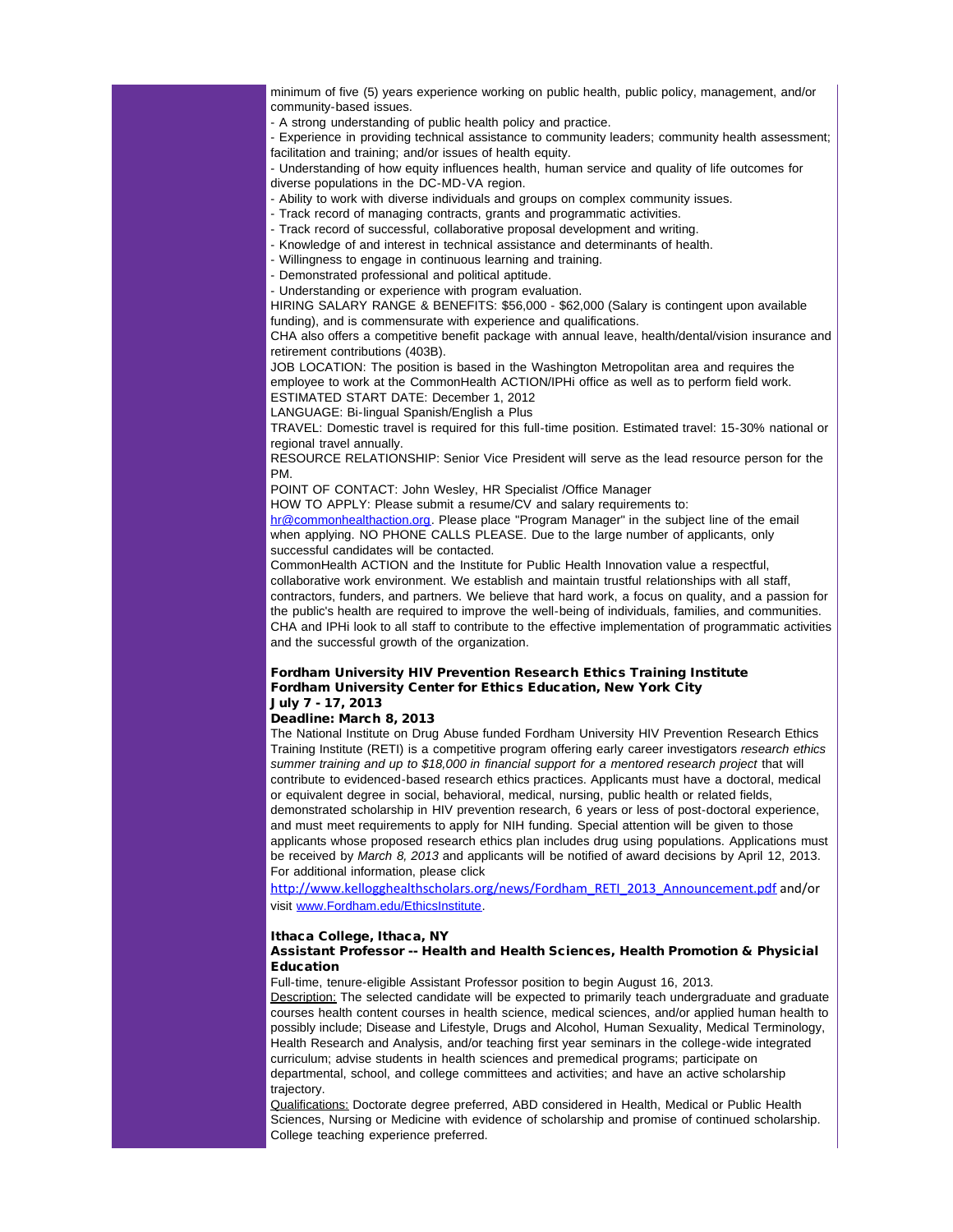The College: Ithaca College, a comprehensive residential campus community of 7000 students offers a learning experience that combines the best of the liberal arts and professional education. Our new strategic plan IC 20/20 positions us to offer a truly distinct integrative learning experience that allows us to graduate students who are ready for the personal, professional, and global challenges of our age. We seek candidates who embrace integrative learning and want to be a part of this exciting time in Ithaca College history. Ithaca College continually strives to build an inclusive and welcoming community of individuals, with diverse talents and skills from a multitude of backgrounds, who are committed to civility, mutual respect, social justice, and the free and open exchange of ideas. Successful candidates will demonstrate an ability to teach in ways that value the varied learning needs and interests of a culturally diverse student population and that reflect a commitment to encouraging the success of all students. Candidates from underrepresented groups are strongly encouraged to apply.

The Community: Nestled in the heart of New York State's scenic Finger Lakes region, Ithaca College sits atop South Hill overlooking picturesque Cayuga Lake and is just minutes away from the city center. Combining small town warmth and charm with the vibrancy of a college community, the thriving and culturally diverse city of Ithaca has been rated by Kiplinger's as one of the top 10 places to live in the U.S. To learn more about Ithaca College, visit us at [www.ithaca.edu.](http://r20.rs6.net/tn.jsp?e=001oOLWlYw_sitQCfiZx4zA1YN8SwBuw2AOhOpBFMrp8mxba2in0DZpqoX8FC9eTZqmofe_v8YLtoohWcBWbe4fvbq7z7h5btT00Sy3etiHpt4=) Application Instructions: Interested individuals should apply online at [www.icjobs.org](http://r20.rs6.net/tn.jsp?e=001oOLWlYw_sitQJyo38E_5EN90wt-hYCYMXmJn1vJI5GecU7_f7W8igNtGyqX5NwcSXplYinVfv835-26NKNyoSp5XXTAl9DHf_Xn1XO65N3M=), search for and select this position, and attach requested documents. Questions about online application may be directed to the Office of Human Resources at (607)274-8000 and/or Julia Lapp - [jlapp@ithaca.edu.](mailto:jlapp@ithaca.edu)

Screening of applications will begin immediately. To ensure full consideration, complete applications should be received by December 15, 2012.

# Joint Center for Political and Economic Studies, Health Policy Institute, Washington, DC

# Program Director

Classification: Professional/Exempt

Reports to: Vice President and Director, Health Policy Institute and Director of Operations & **Outreach** 

Job Summary: Responsible for the quality and success of Joint Center Health Policy Institute (HPI) research, programs, and initiatives. He/she will work closely with the Vice President and Director of the HPI and Director of Operations & Outreach to manage the institute's day-to-day program activities, and supervises program staff to ensure program success. He/she will also help conduct research and policy analysis, develop new partnerships, support departmental and program operations, and develop evaluation and assessment strategies.

Duties and Responsibilities:

\* Assists the Vice President and Director in the development and execution of HPI program plans and organizational strategic plans

Assists in identification of new and emerging research and policy issues for HPI

Responsible for day-to-day management of key programs and initiatives, including but not limited to HPI's PLACE MATTERS Initiative

\* Prepares and distributes written materials, including research reports, brochures, fact sheets, and other publications

\* Collaborates with the Director of Operations and Outreach on program and budget development and management

\* Originates and contributes to proposals to secure new funding for projects or program activities

Meets with Congressional staff, federal agency officials, and senior staff at outside organizations to discuss HPI activities and advance health equity issues

\* Speaks at meetings and conferences, either as an invited guest or as a representative of the HPI **Director** 

Communicates regularly with HPI stakeholders and consultants

Keeps Senior Program staff informed of program successes and challenges

Creates clear, realistic and measurable objectives for accomplishing program goals.

Captures best practices and shares with the senior management and stakeholders

Required knowledge, skills and abilities:

Extensive knowledge of a range of health equity topics related to racial and ethnic health

inequities, including health care access and quality and social determinants of health

Knowledge and experience working with community-based organizations

Knowledge of research methods and community-based participatory research strategies

Understanding of policymaking and the role of research in informing public policy at local, state, and federal levels

Experience with grantwriting and grants management, as well as public and private health funders

Proficiency with Microsoft programs including Word, Excel, PowerPoint, and Access, and Adobe

\* Knowledge of database, website management and social networking tools

Excellent communication skills, written and verbal, required

Professional experience in a not-for-profit environment preferred

Ability to work independently and as part of a team

Strong organizational skills

Solid ability to manage multiple tasks concurrently

Ability to work effectively in a fast-paced environment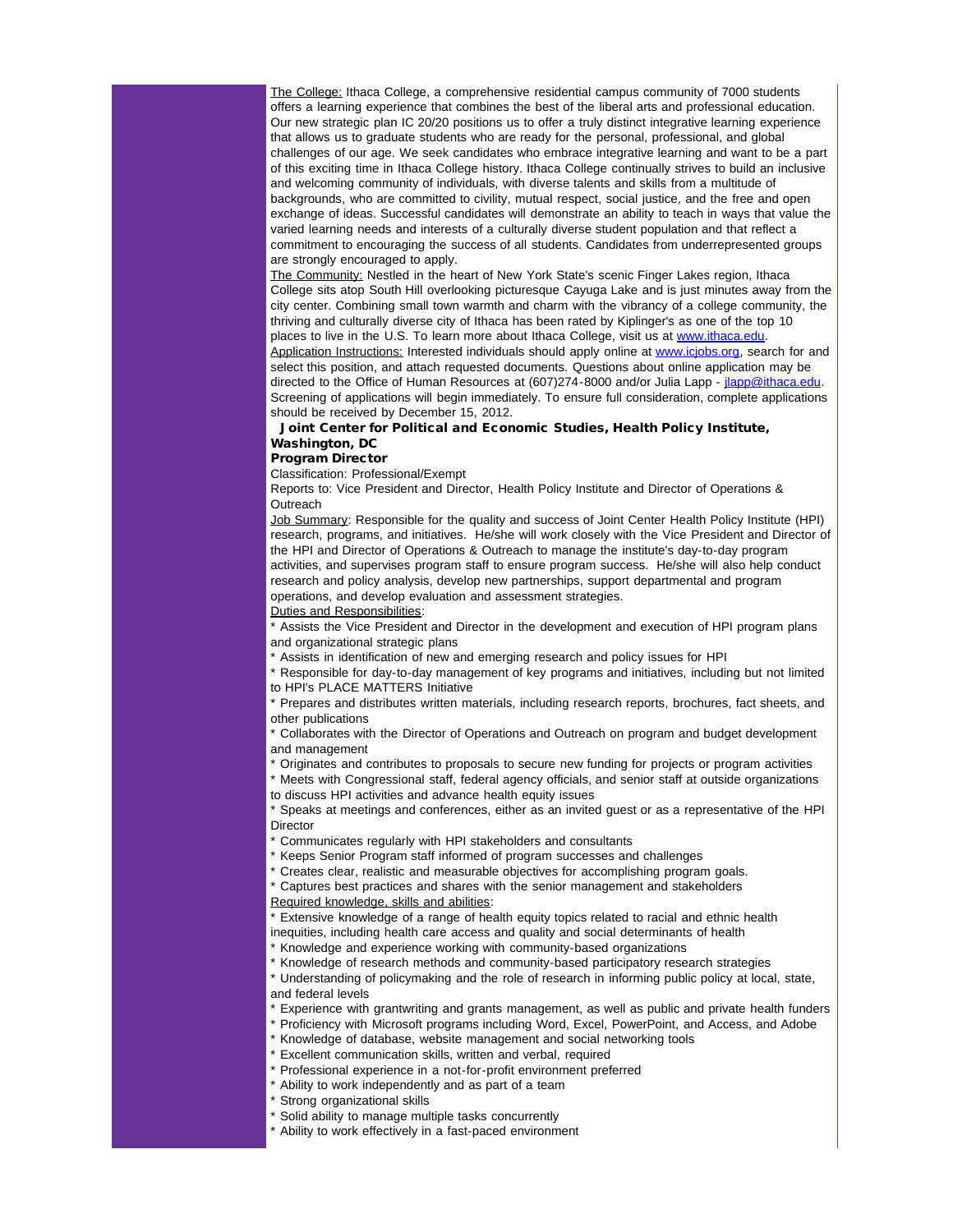\* High level of creativity and ability to translate creative instincts and provide direction on programs Qualifications: Masters degree in a public health-related field plus ten years of management experience, or a doctorate in a public health related field plus five years experience. Experience in a non-profit and/or public health environment is preferable. Excellent communication skills; a high degree of competency with computer software, including word processing, database, and spreadsheet programs; and good writing, interpersonal, coordination and management skills are essential. For more information and to apply visit: [http://www.jointcenter.org/content/employment](http://r20.rs6.net/tn.jsp?e=001oOLWlYw_sisy4j4jB4XWoex_3c30BIu6pnfkTliqaB32nK-BL_63K7ljVBpQnd8mQ70kqPDXxLoiQp8YHYdsSoe2VMjSkEkUOCIDCDrKMNWU44g6VG0mEk_0ZeHBddsI9TP25XWtFCAO_fzVfzRK7gBdUzNMosb-8OlXltzfpgMszoOVlgfs0g==)[opportunity-program-director-hpi](http://r20.rs6.net/tn.jsp?e=001oOLWlYw_sisy4j4jB4XWoex_3c30BIu6pnfkTliqaB32nK-BL_63K7ljVBpQnd8mQ70kqPDXxLoiQp8YHYdsSoe2VMjSkEkUOCIDCDrKMNWU44g6VG0mEk_0ZeHBddsI9TP25XWtFCAO_fzVfzRK7gBdUzNMosb-8OlXltzfpgMszoOVlgfs0g==).

# Loyola University Chicago Stritch School of Medicine, Department of Preventive Medicine and Epidemiology

# Assistant/Associate Professor Position in Health Policy

The Department of Preventive Medicine and Epidemiology at Loyola University Chicago Stritch School of Medicine is seeking candidates for tenure track positions at the rank of Assistant or Associate Professor to conduct research and teach graduate level coursework in health policy as it relates to health outcomes, quality, safety, cost of care, and public health. The individuals will be expected to establish and maintain extramurally funded research in their area of expertise, participate as appropriate in inter-disciplinary research on campus and throughout Loyola University Chicago, and mentor students in the MPH and other graduate programs. Candidates should have a background in health policy and/or health economics, and preferably an advanced degree in public health (MPH, DrPH, PhD, ScD). Loyola University Chicago is a nationally recognized urban university founded in 1870 in the Jesuit, Catholic tradition. The Health Sciences Campus, located in Maywood, IL, is committed to: nursing, medical, graduate and post-graduate education; nationally and internationally-recognized research; and service to local and global communities. Currently, the Public Health Program, which is centered on the Health Sciences Campus, offers concentrations in health policy, management and epidemiology. A university-wide Institute of Public Health is being developed in the Health Sciences Division with the goal of building upon existing strengths throughout the university to establish programs that address public health needs, create unique mission-focused educational and research activities, and prepare graduates for productive careers. The positions will be available beginning January 1, 2013; applications will be reviewed beginning November 15, 2012. Please forward a complete application, including cover letter, curriculum vitae, 1-2 sample publications and/or working papers, statement of research interests, statement of teaching philosophy (including description of courses taught or to be developed) and contact information for three references via mail or email to: Nanci Tanney

Department of Preventive Medicine and Epidemiology Loyola University Chicago Health Sciences Campus 2160 S. First Avenue Maywood, IL 60153 [ntanney@lumc.edu](mailto:ntanney@lumc.edu)

# Meharry Medical College, Center for Women's Health Research Professor and Executive Director

Meharry Medical College is seeking a skilled, dynamic clinician scientist to serve as Endowed Professor and Executive Director of the Center for Women's Health Research. The Executive Director will be expected to establish, and conduct research which addresses the issues that affect women of color, including those who are underserved. The Executive Director will also, where appropriate, develop strategic linkages/collaborations with ongoing research at the institution including areas such as cancer, HIV/AIDS, neuroscience, and the cardio-metabolic diseases. [Click](http://r20.rs6.net/tn.jsp?e=001oOLWlYw_sitpV7I5ZA2oSBHO7ObLwxoyJ_NP5oQvMYPu8_rIfWupRLmyfrD7EenWInDEfl4mUf5IyrUfbVrVTaAFOY20X7i3gahl654QZQB3mDsde1wcaT6WchtorkRU6ZX-8aQwTeP9gd-YR0aUYyrHcvDT3TUkHkMYCo4V94R3uVlblOYdGA==) [Here to Learn More](http://r20.rs6.net/tn.jsp?e=001oOLWlYw_sitpV7I5ZA2oSBHO7ObLwxoyJ_NP5oQvMYPu8_rIfWupRLmyfrD7EenWInDEfl4mUf5IyrUfbVrVTaAFOY20X7i3gahl654QZQB3mDsde1wcaT6WchtorkRU6ZX-8aQwTeP9gd-YR0aUYyrHcvDT3TUkHkMYCo4V94R3uVlblOYdGA==) (http://www.womenshealthresearch.org/site/DocServer/CWHR - FINAL.pdf? [docID=9381\)](http://r20.rs6.net/tn.jsp?e=001oOLWlYw_sivfgn_ks65L8h_sTtvkXBK0DHr2ca4Tcf8XATl-0ulRlrXgEhhg4fCCf35ZuZPi2PqvIAQSp3QJYjkSrzgh3CmmIW3B--vpxy4Kc6ENTtlefQNMo2xEEAOaxsUf_8r-el1iPyShAvQP11s9eCCTmrXM0OErUCCGWCTCNAKwCiddrB0Lq-0c3SsZ).

# National Heart Lung and Blood Institute, Division of Cardiovascular Sciences, Bethesda, MD

## Future Opportunity: Medical Officer of Health Science Administrator (PhD Scientist)

The National Heart Lung and Blood Institute's Division of Cardiovascular Sciences (DCVS), Bethesda, MD will be searching for a Medical Officer or Health Science Administrator (PhD scientist) to work on studies of the prevention and treatment of adult obesity. The position will be located in the Clinical Applications and Prevention Branch (CAPB), which supports, conducts, and initiates population, community, and clinic-based research on the causes, prevention, and clinical care of cardiovascular diseases. CAPB research areas include but are not limited to obesity, physical activity, behavior-oriented trials, health services research, and cardiovascular risk prevention through the lifespan.

We will be seeking individuals with expertise and strong interest in:

- Prevention and treatment of adult obesity
- Individual and community engaged approaches to primary or secondary prevention of cardiovascular disease
- Randomized intervention trials.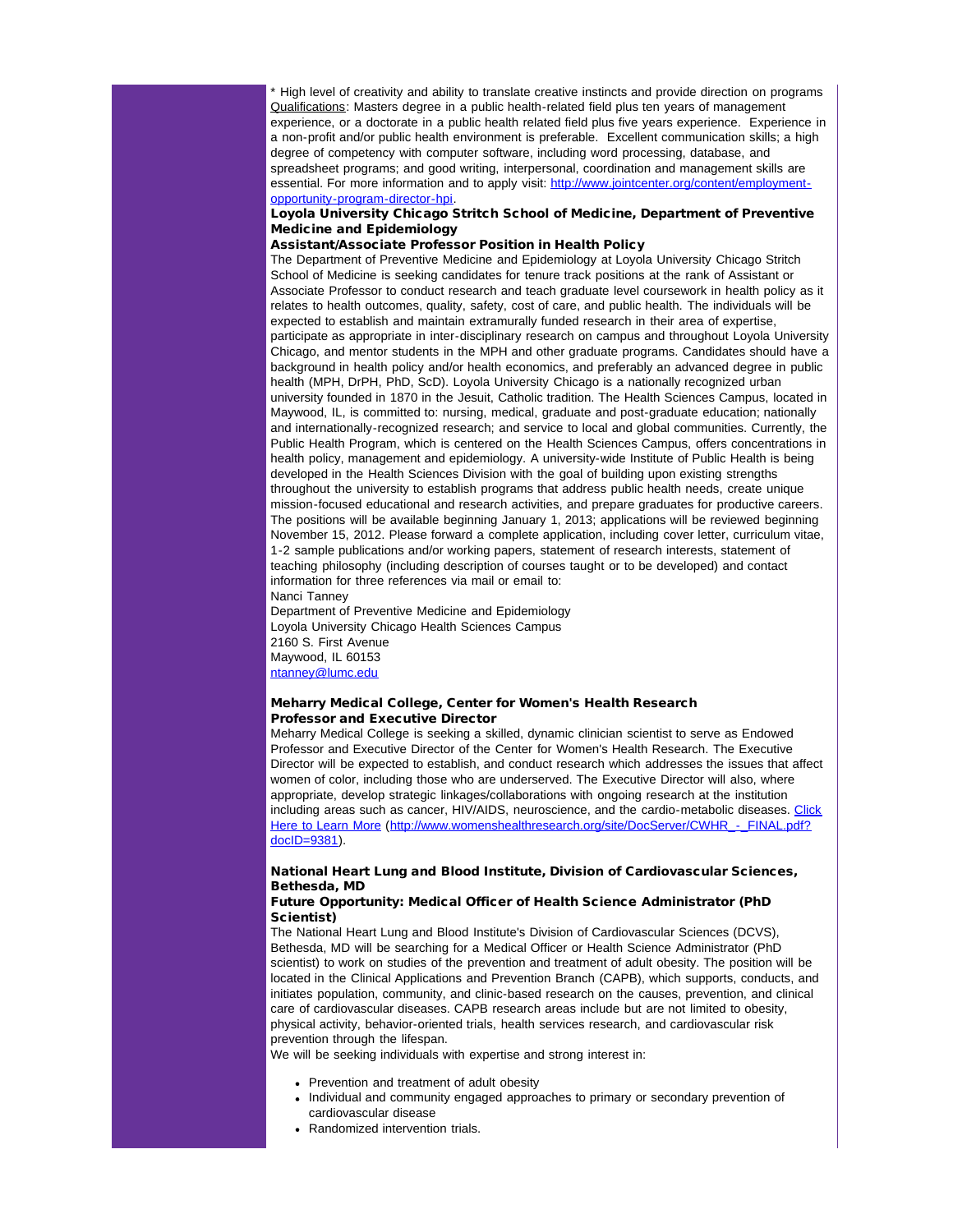Relevant fields of doctoral level training include psychology, nutrition, genetics, health communications, and economics. We especially urge persons who meet the above description to apply if they also have:

- Research interests relevant to the health of minority and underserved populations
- The ability to communicate effectively with basic and clinical scientists from a variety of disciplines and with a sophisticated lay audience
- The ability to synthesize new information and develop a broad vision of research that will advance disease prevention and treatment efforts.

To receive future updates about these and other NHLBI job opportunities, please email your request to: NHLBI\_Careers@mail.nih.gov. To check if the job has been posted and to apply, visit [www.usajobs.gov.](http://r20.rs6.net/tn.jsp?e=001oOLWlYw_siucMLtwVYt7sttpmuSSDG9KCFQXVNPVI3_BC0UwAbmn9w6xcYocVPmSTtVewasemlffJGA5KhYOLeo9L0WJT3uSukwNhz59_rc=)

# Public Health Institute, Center of Health Leadership and Practice. 2013 National Leadership Academy for the Public's Health (NLAPH) Deadline: November 14, 2012 at 5pm PST

NLAPH's innovative approach brings together teams of leaders from multiple sectors (public, nonprofit, private for-profit) to advance their skills for improving health in their communities. Through blended learning modalities (webinars, retreat, coaching, peer networking and an applied health leadership project), participants enhance their knowledge and skills to work across sectors and actively engage communities to address population health inequities. The one-year program is run by the Center for Health Leadership and Practice, a center of the Public Health Institute, and funded by the CDC. NLAPH is free to selected participants. For more information and to apply, visit: [http://www.healthleadership.org/](http://r20.rs6.net/tn.jsp?e=001oOLWlYw_sisXWR4pHHnFnavP04XZ22qQ4zwRBG0qxipj65BixkXBRDMlhVmpP59a8ChcgT2xOkW8voQoOgaSLRqoKpUTdX2KtXwGj6k8pyi-4ChJz1g5Hg==).

# Pennsylvania State University, College of Health and Human Development, Department of Health Policy and Administration

Faculty Opening (Assistant/Associate Professor Level) The Department of Health Policy and Administration (HPA) at The Pennsylvania State University invites applicants for a tenure-track faculty position at the assistant/associate professor level. We seek a colleague with expertise in healthcare management or health care organizations. A successful candidate could have a background in organizational behavior, organizational theory, or organizational

economics with a health sector emphasis. We are interested in candidates with research and teaching interests in operational and/or strategic issues related to new organizational forms in health care, such as accountable care organizations, medical homes, and integrated health systems. An emphasis on assessment or evaluation of organizational performance and outcomes (operational, clinical, quality and/or financial) is desirable. Applicants should possess a doctoral degree with a research focus on

theoretical and empirical applications in health care organizations and settings. Experience working in or conducting research with health care organizations is desired. Applicants should also have the ability to conduct research in a multi-disciplinary setting and show potential for securing funding and establishing professional prominence. Successful applicants will join a multidisciplinary faculty and will be expected to conduct research, teach, and advise students in doctoral, master's and/or bachelor's degree programs. A candidate must have completed all the requirements for the doctoral degree when employed. The Department of Health Policy and Administration

([http://www.hhdev.psu.edu/hpa/\)](http://r20.rs6.net/tn.jsp?e=001oOLWlYw_sit14kXuQ_fssEWo4TPEaGbMP9t3b4lPXzOYrGL6rlxC3CxzkDc3V_tWF5yHop5OJ9io8lnhers06mzTUasn-TlR8C68MwjTl3B5GR-k8WJc_Q==) is an academic unit of the College of Health and Human Development. It offers a Bachelor of Science (B.S.),

resident and online Master of Health Administration (M.H.A.), Master of Science (M.S.) in Health Policy and Administration, and Doctor of Philosophy (Ph.D.) degrees. The department has 12 tenure-track faculty and more than \$4 million in active research projects. Opportunities to collaborate with other Penn State faculty include work in the Center for Health Care Policy and Research, College of Medicine, Center for Integrated Healthcare Delivery Systems, Social Science Research Institute,

Population Research Institute, Children, Youth, and Families Consortium, Center for Healthy Aging, Methodology Center, and Prevention Research Center. These provide a vibrant environment for collaborative approaches to research and teaching in population health, health economics, health care management, and health policy. The Pennsylvania State University is a land grant institution. University Park, its largest campus, has an enrollment of nearly 40,000 students and offers more than 100 programs of graduate study. The surrounding community of State College is well known for its excellent schools and exceptional quality of life. Review of applications will begin immediately and will continue until the position is filled. The expected beginning date is August 2013. Letters of application, including a complete resume, the names, addresses, email and telephone numbers of three professional references, and a sample publication or working paper should be sent to: Chair, Faculty Search Committee, 604 Ford Building, University Park, PA 16802 or sent by email to Tamara Smith at [tss126@psu.edu.](mailto:tss126@psu.edu)

San Diego State University, Graduate School of Public Health and Institute for Behavioral and Community Health Services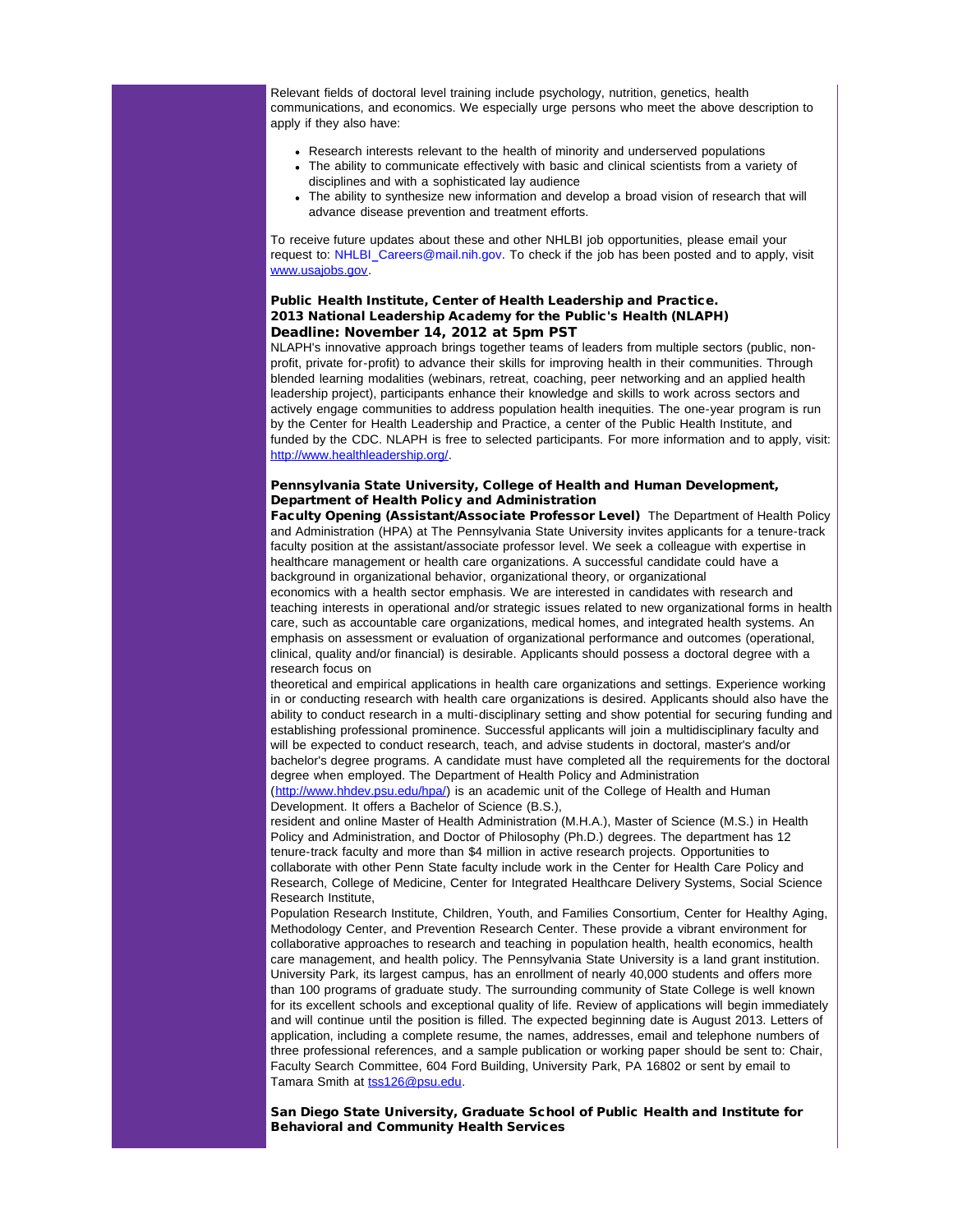### Investing in America's Future: Mentoring Researchers in Latino Health Disparities Kona Kai Resort San Diego, CA

July 12-27, 2012

The Graduate School of Public Health (GSPH) and the Institute for Behavioral and Community Health Services (IBACH) at San Diego State University (SDSU) are proud to announce the third year of a nationwide mentoring program designed to train and advance the research careers of new faculty and scientists with ongoing research interests in cardiovascular disease (CVD) in Latino populations and other chronic diseases specific to Latino subgroups. This innovative program will bring together accomplished and aspiring researchers in Latino public health at an initial two-week summer institute held in beautiful San Diego, California. Additional mentoring will be provided through ongoing communication with an assigned mentor, a mid-year visit to each of the mentee's research settings, and a second summer institute in San Diego. Travel, lodging at [Kona Kai Resort](http://r20.rs6.net/tn.jsp?e=001oOLWlYw_sisEV5p4r7-5CpHyl3bcTsap6Zan-Ch2H8TNjOlRWcV9x71NJNTSCnenjbUqFOMxxTJ8ucZqs_NpwXrnSq60V_fIaeaflRl2dKZz1MkF_HG6Zg==), ground transportation and per diem will be provided. The program provides aspiring and committed doctoral level researchers with the knowledge, experience, and guidance to establish successful careers as outstanding investigators in CVD control and prevention research in Latino communities. Extensive mentoring will be provided by one of the program's faculty members. Our faculty members currently hold positions at: San Diego State University, University of California; San Diego, University of Miami, University of North Carolina at Chapel Hill, Albert Einstein College of Medicine, University of Texas Health Sciences Center at San Antonio and the University of Texas at El Paso.

Major program elements are:

- Mentoring from experts: professional guidance by various university faculty with expertise in CVD and associated conditions, particularly in Latino communities
- · Successful grant techniques: an emphasis on preparing to compete successfully for research funding and receiving grants
- · Successful publication processes: strong guidance in navigating the process of publication in competitive scientific research journals
- · Rich learning environment: seminars and workshops offered at the summer institutes on research, grants and publishing.

The program eagerly seeks highly motivated junior faculty from any accredited university pursuing research in Latino public health and health disparities related to CVD and its associated risk factors. Candidates must be U.S. citizens or permanent residents. The summer institute is scheduled for July 12 - 27, 2013 with [pre-application](http://r20.rs6.net/tn.jsp?e=001oOLWlYw_siv7C9Qeeoh9eJ83K0ddDyRskfEyPi8Tko17odZnX0NfsXSS7ZssatJcMvzCrh5HA0mteX55NFp2e3EFq6qvO65FLOqynoPlv9oHR8V9gtwmZzQ1CYBG6UvOm-k4Nsitp8yUXPYV4ilRWMt8xgsAfRbK3RE62SsBw02JYtHiYDGptPGROy6dBQRabSxIuvgbEToTcXtQhIX_F9mc1y3lwI2wWj8lskUt7NOwUwv-ghM7Pg==) available immediately. Please send any questions to Cristina Padilla, MA, [cpadilla@projects.sdsu.edu](mailto:cpadilla@projects.sdsu.edu) or 619.594.2292. For more information please visit[www.ibachsd.org/mentoringlatinoresearch](http://r20.rs6.net/tn.jsp?e=001oOLWlYw_sivxXzP1Q4gyO4bMXphe44hErJLt7TzRfgLYUmbhKaLCrzURT0O6cWD2d1HOQEr2rj_jp7vQYZwLxb4koOJhFy8W4pAhGEEdT3uT0EmnopKtojN7D8plKZsZT08geN4lh5c=),

[http://www.kellogghealthscholars.org/news/2013-Mentoring-LatinoHealth-Disparities.pdf,](http://r20.rs6.net/tn.jsp?e=001oOLWlYw_sitrJ8sd1HpQCauDJEArWCbStxkOrXQ6fvKBm5SkLzO0dLwlat5lNAS8W_lWHJxtrEXZOQu2gM46rpn-MbZ3DyQFs3csKxvxqbWzFJgMJttrFCpYLdnxJBN6PnT7R3Xd0orglXGYlEui9MOPrD7n8UVg8t4QNaOavr2_2KI8Xn_ert2D3-QIizDL) and [http://www.kellogghealthscholars.org/news/Mentoring-Latino-CVD-Fact-Sheet.pdf](http://r20.rs6.net/tn.jsp?e=001oOLWlYw_siu7JTsgDS4PBhaG-4yk80Q6cucOs_X68oc4-ZNGPZNUQKIP0qPQ32eZH1OlEjsEjmhq6xaLT2Xv63OyV5gw5oi4eSFqy6D9ZGMUO3RCdsy6ZS1kVkxHH0I6-swhUEQMcgIlWYpKB2gfg8VWERTHrEgu5Pb-1GSw4h9uSTbHWYBUHw==).

#### Stony Brook University Graduate Program in Public Health Assistant or Associate Professor Level (Tenure-track) in Biostatistics (REF#:\* F-7183-12-10-F)

The Stony Brook University Graduate Program in Public Health has an opening for a biostatistics professor for a tenure-track position at the Assistant or Associate Professor Level. Campus Description: Stony Brook University, home to many highly ranked graduate research programs, is located 60 miles from New York City on Long Island's scenic North Shore. Our 1,100 acre campus is home to 24,000 undergraduate, graduate, and doctoral students and more than 13,500 faculty and staff. The University is a member of the prestigious Association of American Universities and co-manager of nearby Brookhaven National Laboratory, a multidisciplinary research laboratory supporting world class scientific programs utilizing state-of-the-art facilities. Stony Brook University Medical Center is Suffolk County's only academic medical center and tertiary care provider. Many opportunities exist for collaborative research, and in some cases, joint appointments with BNL or with Medical School departments.

Campus: Stony Brook West Campus/HSC

Salary: Commensurate with experience

Required Qualifications: Ph.D. required prior to appointment. Background in Biostatistics, Statistics, or a related field, with a clear public health orientation. Candidate must demonstrate an

independent research agenda and the capacity to publish and secure external funding. Mastery of advanced research methods including advanced statistical techniques and study design. Demonstrated ability to teach masters-level biostatistics sequence.

Preferred Qualifications: Preference will be given to candidates with experience in the development and application of statistical methodologies in the areas of cancer; cardiovascular disease; imaging; racial and ethnic disparities in health; and missing data, bias, confounding and/or causality. Experience working on multidisciplinary, collaborative population health projects. Postdoctoral training. Degree from an accredited Program or School of Public Health.

Responsibilities & Requirements: The Assistant/Associate Professor will be expected to teach the Biostatistics sequence in the MPH program, mentor graduate students, establish a funded research program and contribute to the mission of the Graduate Program in Public Health. The home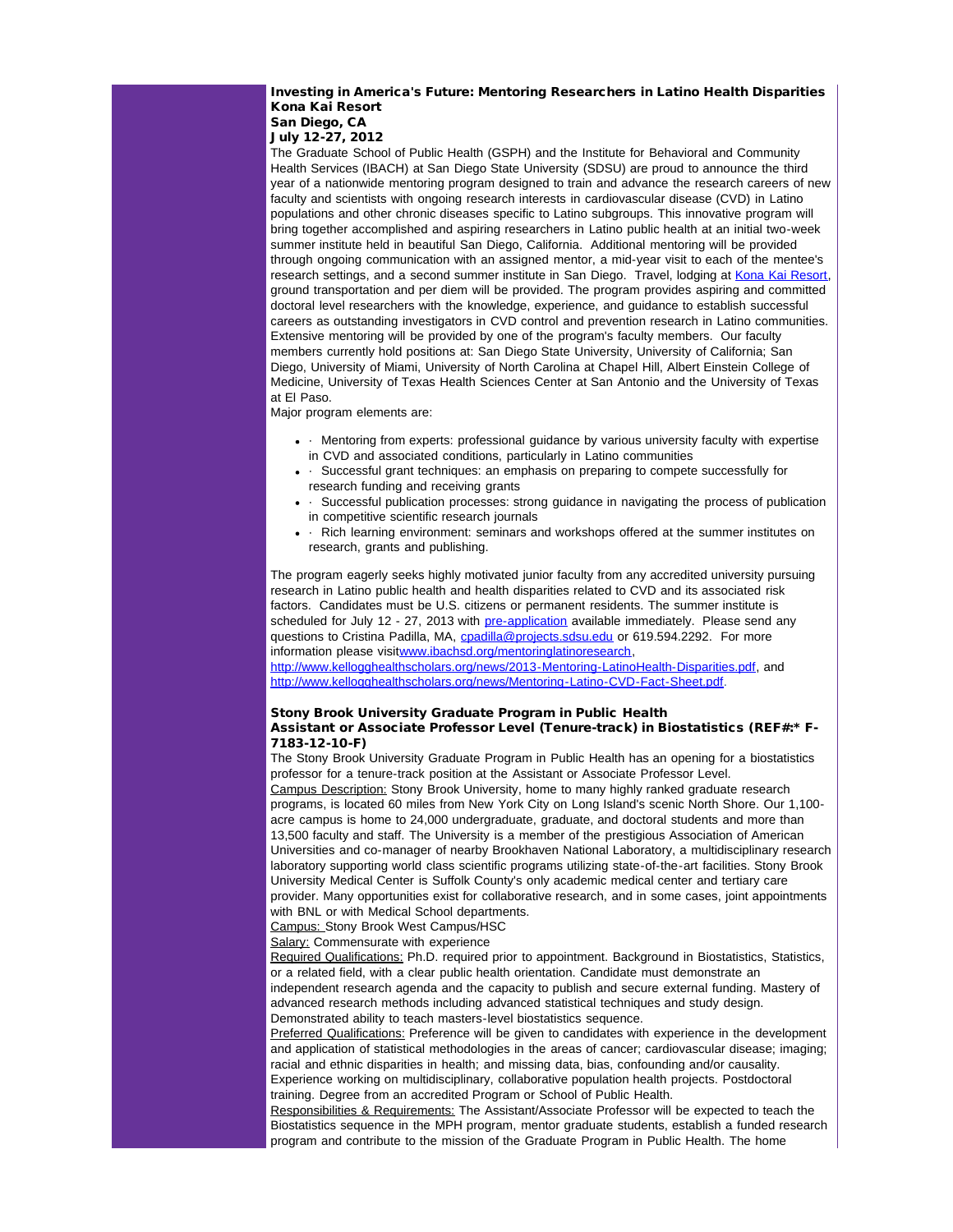#### academic

department of the successful candidate is negotiable within one of the five schools of the Health Sciences Center: Medicine, Nursing, Social Welfare, Dental Medicine, or Health Technology and Management.

Special Notes: This is a tenure track, 12 month, state-funded position with competitive salary and excellent benefits. FLSA Exempt position, not eligible for the overtime provisions of the FLSA. Internal and external search to occur simultaneously. We strongly encourage qualified women and minorities to apply. Anticipated Start Date: August 2013. The Graduate Program in Public Health is highly selective, and it is accredited by the Council on Education for Public Health (CEPH). This position is based on the availability of state funds. Review of applications will begin immediately and will continue until the position is filled. The selected candidate must successfully clear a background investigation.

Application Procedure: Those interested in this position should submit a cover letter describing one's qualifications for the position, curriculum vitae, names and addresses for three references, and examples of written work to: Lauren Hale, Ph.D.

[Lauren.Hale@stonybrook.edu](mailto:Lauren.Hale@stonybrook.edu)

Chair, Assistant/Associate Professor Search Graduate Program in Public Health Health Sciences Center, L-3, Room 071 Stony Brook University Stony Brook, NY 11794-8338 Fax#: (631) 444-3480

# Tufts University School of Arts and Sciences, Community Health Program and the School of Medicine, Department of Public Health and Community Medicine, Medford, MA

### Director of Community Health Program/Professor (Associate or Full) of Public Health and Community Medicine

The Tufts University School of Arts and Sciences' Community Health Program and the School of Medicine's Department of Public Health and Community Medicine invite applications for an Associate or Full Professor to direct the undergraduate Community Health Program, located in Medford, Massachusetts. The successful candidate will demonstrate a strong interest in undergraduate advising and education, preferably supported by undergraduate teaching experience. The successful candidate is expected to teach two undergraduate courses in addition to directing the Program and advising students. The nine-month (75% effort) academic appointment will be in the School of Medicine's Department of Public Health and Community Medicine. The remaining 25% effort may be accrued through intra- or extramural research funding or teaching in the School of Medicine's Public Health Programs. While this is a professorial appointment, it is not a tenuretrack position. Applicants must possess a Ph.D. or equivalent degree (MD, JD, DrPH, etc.) at the time of appointment and have a demonstrated interest in teaching and collaborative research. Founded in 1975, the undergraduate Community Health Program is committed to helping students understand health issues from multiple perspectives. Thus, we are open to applications from candidates with a wide variety of interests and backgrounds. We seek candidates interested in interdisciplinary research and the integration of theory, research, and practice. See [http://ase.tufts.edu/commhealth/](http://r20.rs6.net/tn.jsp?e=001oOLWlYw_sitBPYztt-nSXm1Iz2zXFvRDrsgChaEbxZzWmglQLXDZSS3mSqQaf7BL3gUWyDwRZXmmUXg0txAh7QCfMBgTLuAYTgEfT44JeeChIDBl_2vq_1GBn4itR0uI) for more details about the Program. Interested candidates should submit a curriculum vitae and cover letter describing their research interests and teaching experience, with names and emails of three professional referees to the following link: https://academicjobsonline.org/ajo/jobs/1852 Copies (as pdf's) of two or three recent publications are welcome. The application review process is ongoing and continues until the position is filled. The anticipated start date to review applications is November 8, 2012.

# University of California, Berkeley, Department of Environmental Science, Policy, and Management

### Assistant Professor in Environmental Policy

The Department of Environmental Science, Policy, and Management's (ESPM) Division of Society and Environment at the University of California, Berkeley is recruiting for a tenure-track (academic year) assistant professor position in the field of Environmental Policy, with a focus on climate change, with an expected start date of July 1, 2013. Specifically, we are looking for applicants with an interest in innovative approaches to analyzing environmental regulation, the management of public lands and resources, climate change adaptation and mitigation, urbanization and land use, and/or environmental policy processes. We are particularly interested in applicants whose work focuses on climate change related issues and policies in the U.S. (though not exclusively), and who will work with scholars across the natural and social sciences. ESPM is a large, diverse department with strong science and social science contingents that directs itself towards multi-disciplinary approaches to environmental problem-solving. The successful candidate will fit with this mission by conducting research and teaching that is sensitive to rapidly changing social, political, and environmental contexts and oriented toward finding solutions to environmental problems. The successful applicant will be expected to develop a nationally recognized research program on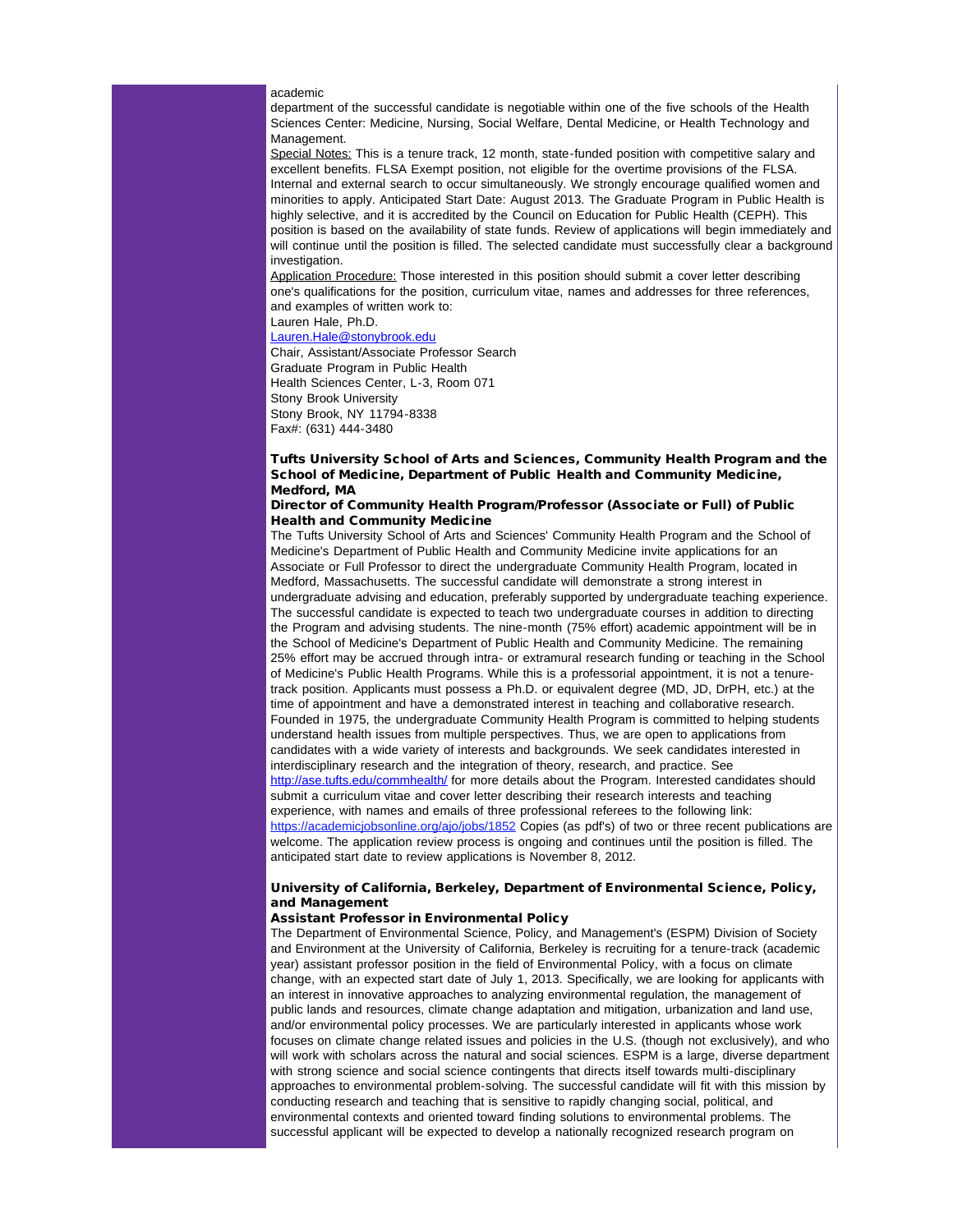environmental policy and governance, preferably focused on the social dynamics affecting climate change, environmental policy formation and institutional practice, or new dimensions of natural resource law and policy (including agriculture). The successful candidate will also teach an undergraduate core course on U.S. environmental policy (addressing the challenges of making and implementing climate change, agricultural and/or natural resource policies and management) and a graduate course in his/her area of specialization. S/he will also share in teaching required interdisciplinary graduate and undergraduate courses. The successful candidate will have an earned doctoral degree in (but not limited to) the social sciences, such as political science, sociology, science and technology studies, geography or from an appropriate interdisciplinary program, such as public administration, public policy studies, environmental studies, or law. Applications will be accepted through December 3, 2012. Evaluation of applications will continue until the position is filled. The Ph.D. or equivalent is required by date of hire. We are interested in candidates who will contribute to diversity and equal opportunity in higher education through their teaching, research, and service. UC Berkeley is committed to addressing the family needs of faculty including single parents. Women and minority candidates are especially encouraged to apply. Interested individuals should submit the following application materials at

[http://aprecruit.berkeley.edu/apply/JPF00080<http://aprecruit.berkeley.edu/apply/JPF00030](http://r20.rs6.net/tn.jsp?e=001oOLWlYw_siv7w2GaMkO6nCriR3qsY2oz-s6qoHtSI_kq08RuZGr3Ai1v_LbVR4w4wFx4oI0Rb5Wv4qIHifEPbbOmuvS621KoNS1eNoGZ2cSmzGcmTMQu0j5qbq8mNa0fu6hBcIGTz829_JTzNUgSq0-ApRccV1DwV-cB3tKGFdH_PHwm6E5Rk6XSKheTwp00-rP3wopgffhekZzvB8pepg==)>: 1) a cover letter, 2) a curriculum vitae, 3) a statement of research interests, teaching experience, and service, 4) pdf copies of up to 3 recent publications, and 5) three letters of recommendation (requested directly through our online application system). Letters will be treated as confidential per University of California policy and California state law. Please refer potential referees, including when letters are provided via a third party (i.e., dossier service or career center), to the UC Berkeley statement of confidentiality: [http://apo.chance.berkeley.edu/evalltr.html](http://r20.rs6.net/tn.jsp?e=001oOLWlYw_siuJlMRHOkRq3q02bPoIm4f8exKGX4Hxd0Y5_RT6z5O-DAcpBRpraB5dKellZjnt7tcbB6OuS0x-iJ7h-sbLWdBvBg2Bs_9DKYZ_drS_-B9gsA_ekjW6bCBK1d5uqmPglYE=). For additional information on the Department and the campus visit [http://ourenvironment.berkeley.edu](http://r20.rs6.net/tn.jsp?e=001oOLWlYw_sit3et-LDmyZhPIMnCBIyVaN35-au48rTBKPQzQ9-ZKFH7f-FE4uxGvIjU8_QwlXGZipQ8Ee1JTgQrmCRvJihLSUGntwsWoBHHPoPqqoliC35A==), and [http://berkeley.edu.](http://r20.rs6.net/tn.jsp?e=001oOLWlYw_sitXl_4ycYAReb9tV0ssvrbz_kbGOGfmTPp_W-T2FlWE04RchWdlgl7lpIh8JZgTv-3b0HYKiplLjXIUP0ZgBVdoAT_SfDAjkys=)

# University of California, Berkeley Dean School of Public Health Deadline: January 10, 2013

The University of California, Berkeley, invites nominations and applications for the position of Dean of the School of Public Health. The appointment will be effective July 1, 2013. The School's vision builds on a campus tradition of pre-eminent interdisciplinary scholarship, education, and public engagement that challenges conventional thinking and develops leaders equipped to help solve the health challenges of the 21st century and beyond. As an integral part of the most accomplished public university in the world, the School addresses the needs of California while pursuing a global health agenda. The School's mission is to promote health, prevent suffering, and protect lives by conducting world-class research, applying it to improve human health, and enhancing the health workforce through continuing education. The Dean's leadership is central to meeting this mission. The School's faculty is consistently noted as among the leading scholars in their respective fields and includes many members of the Institute of Medicine and similar honorific organizations. The School offers a variety of undergraduate, M.P.H. and Ph.D. programs, including several that are offered concurrently with other schools on the Berkeley Campus, including the Haas School of Business, the Goldman School of Public Policy, the School of Social Welfare, the School of Journalism, the College of Environmental Design, and with medical schools at UC San Francisco and Stanford. Areas of concentration include: Biostatistics, Epidemiology, Environmental Health Sciences, Health Policy & Management, Health & Social Behavior, Infectious Diseases & Vaccinology, Maternal & Child Health, Public Health Nutrition and other interdisciplinary areas such as Aging, Global Health and Multi-Cultural Health. The latest National Research Council analysis of U.S. universities found that UC Berkeley has the largest number of highly ranked doctoral programs in the country, including four in the School of Public Health. The Dean will provide the School with academic, intellectual, and administrative leadership, helping to shape and advance the School's vision of pre-eminence in all of its endeavors. In addition, the Dean will have responsibilities for fundraising, advancing campus-wide health initiatives, and creating strong relationships with alumni and the profession. Candidates must have a distinguished record of scholarship, one that would warrant a tenured appointment as Professor. Applications are warmly

welcomed from individuals whose experience has prepared them to make strong contributions to diversity and inclusion in higher education. Experience in administration and fund-raising are strongly preferred, along with a mature understanding of the interdisciplinary nature of public health and the health sciences at large. We are eager to receive nominations (with complete contact information) by

December 3, 2012. An individual need not be nominated in order to apply; the search committee welcomes applications from all interested individuals. To be considered as candidates, nominees and applicants must submit brief statements of interest and curriculum vitae by the closing date of January 10, 2013. Applications and nominations should be sent to: Chair, Public Health Dean Search Committee, University of California, Berkeley, 109 California Hall, Berkeley, CA 94720- 1500. Electronic submissions are encouraged and should be sent to:

[public.health.dean.search@berkeley.edu.](mailto:public.health.dean.search@berkeley.edu) The University of California is an Equal Opportunity/Affirmative Action Employer. This position is a sensitive position and is subject to a criminal background check. Questions may be referred to Carolyn Capps at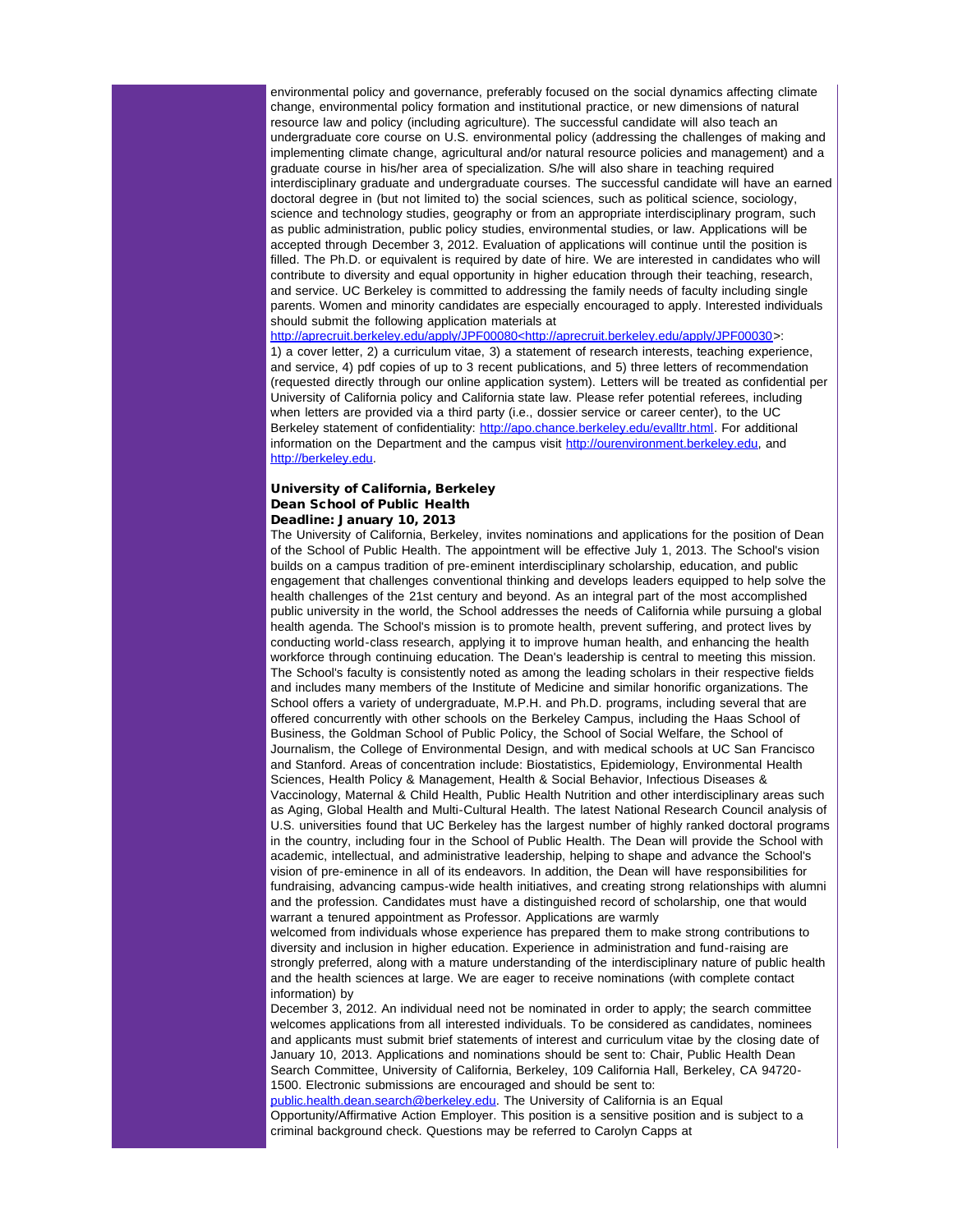(510) 642-6474 or [capps@berkeley.edu](mailto:capps@berkeley.edu) ( mailto:[capps@berkeley.edu](mailto:capps@berkeley.edu) ). All nominations and applications will be kept confidential.

# University of Michigan, School of Public Health

Assistant Professor Faculty Position with Focus on Sustainable Food Systems The School of Public Health at the University of Michigan seeks candidates for the position of Assistant Professor. The start date for this tenure-track position is September 1, 2013. We are looking for applicants with expertise in *sustainable food systems in relation to the environment, human health and equity*. Scholars who focus on economic, racial and ethnic, or urban and rural disparities in food distribution, relationships between food systems and environmental health, or their implications for under- or over-nutrition and related health outcomes, are encouraged to apply. The successful candidate will have a primary appointment in one of three departments in the School of Public Health - Environmental Health Science, Epidemiology, or Health Behavior and Health Education, depending on their interests and training. Within each of these departments there exist faculty with active research relevant to sustainable food systems, and other such opportunities for collaboration. This opportunity is one of five new positions across the University intended to broaden and deepen the University's commitment to research and teaching in the area of sustainable food systems ([http://sitemaker.umich.edu/sustainablefoodsystems/home](http://r20.rs6.net/tn.jsp?e=001oOLWlYw_sist4cUizJ1nwn3PEh4x1_lR0cBRprs_5LCW_dNKk_VGAQF6j_MPKOaXHK3XdkthlLiVLbvmjztidqqLZ3SXYVdkHDDZ0QFPvKYt3EKf4xAaD-XkHOk8HjnMd2kZAz_KPynq8g7n1g3crQ==)). This is a unique and exciting opportunity for scholars in the area of Sustainable Food Systems working in the area of human health and the environment who will engage with a "cluster" of scholars across various other units at the University of Michigan. The successful candidate will participate in crosscampus research, and engage in opportunities and other initiatives related to sustainability with other members of this "cluster." These new faculty will be housed in the Department of Urban and Regional Planning, the School of Natural Resources and Environment, the Department of Ecology and Evolutionary Biology, and the Ross School of Business. The scope of this new cluster may include the evolutionary or ecological bases of food production systems; the environmental sustainability of food systems; urban, near-urban and rural agriculture, urban renewal through urban greening; the promotion of rural-urban regional economies through the development of local food systems; community engagement in local, sustainable food systems (including access to locally grown and other healthy foods), sustainable food policies and health; system-wide relationships comprising the agricultural value chain, from planting, through sale, and even preparation of agricultural products, with an emphasis on generating the greatest possible economic, social, and environmental value. Faculty responsibilities include developing and maintaining an externally funded program of research, graduate teaching and advising, and contributing to the academic mission of the department. The successful candidate must have an earned doctorate in public health or in the social/behavioral sciences. The salary for this position is negotiable and commensurate with the candidate's qualifications and experience. Applications should include a cover letter, CV, concise personal statements describing plans for research and for education, and the names of three people who have agreed to offer a letter of reference. See the checklist and instructions for submitting an application at http://sitemaker.umich.edu/sustainablefoodsystems. Review of applications for the position in SPH will begin on November 1, 2012. Applications will be accepted until the position is filled. Campus visits are expected to occur in December.

# University of Toronto, Scarborough, Centre for Critical Development Studies Assistant Professor, Critical Development Studies (Req # 1201392)

Deadline: December 20th, 2012 The Centre for Critical Development Studies at the University of Toronto Scarborough invites applications for a tenure-stream position in the area of Critical Development Studies. The appointment will be at the rank of Assistant Professor and will commence July 1, 2013. 51% of the appointment will be in the department of your disciplinary specialty (e.g. Anthropology, Human Geography, Political Science, Sociology, etc.) and 49% will be in the Centre for Critical Development Studies. Applicants must have a Ph.D. (or equivalent) at the time of appointment or be very close to completion and be able to demonstrate excellence in research and teaching. Disciplinary specialization is open. The candidate will be expected to combine expertise in development theory with extensive fieldwork experience with respect to the study of development processes, policies, and/or practices in the Global South. We also seek someone who is able to communicate effectively as an undergraduate and graduate teacher. Teaching obligations will include a core semester course in the ethics, philosophy, and epistemology of

development and contributions to an introductory course in development theory. The candidate will also be a member of the tri-campus School of Graduate Studies at the University of Toronto and will be expected to teach in graduate programs and supervise graduate students in the disciplinary department of her/his specialization. The successful candidate will be expected to develop an independently funded program of research that furthers the academic mission of the Centre for Critical Development Studies. S/he may also have the opportunity to participate in developing new graduate programs at UTSC. The University of Toronto, including the University of Toronto Scarborough, is a research-intensive institution with an interdisciplinary commitment, a multicultural student body, and a modern campus. The University offers the opportunity to conduct research, teach and live in one of the most diverse cities in the world. The University also offers opportunities to work in a range of collaborative programs and centers of research. Salary will be commensurate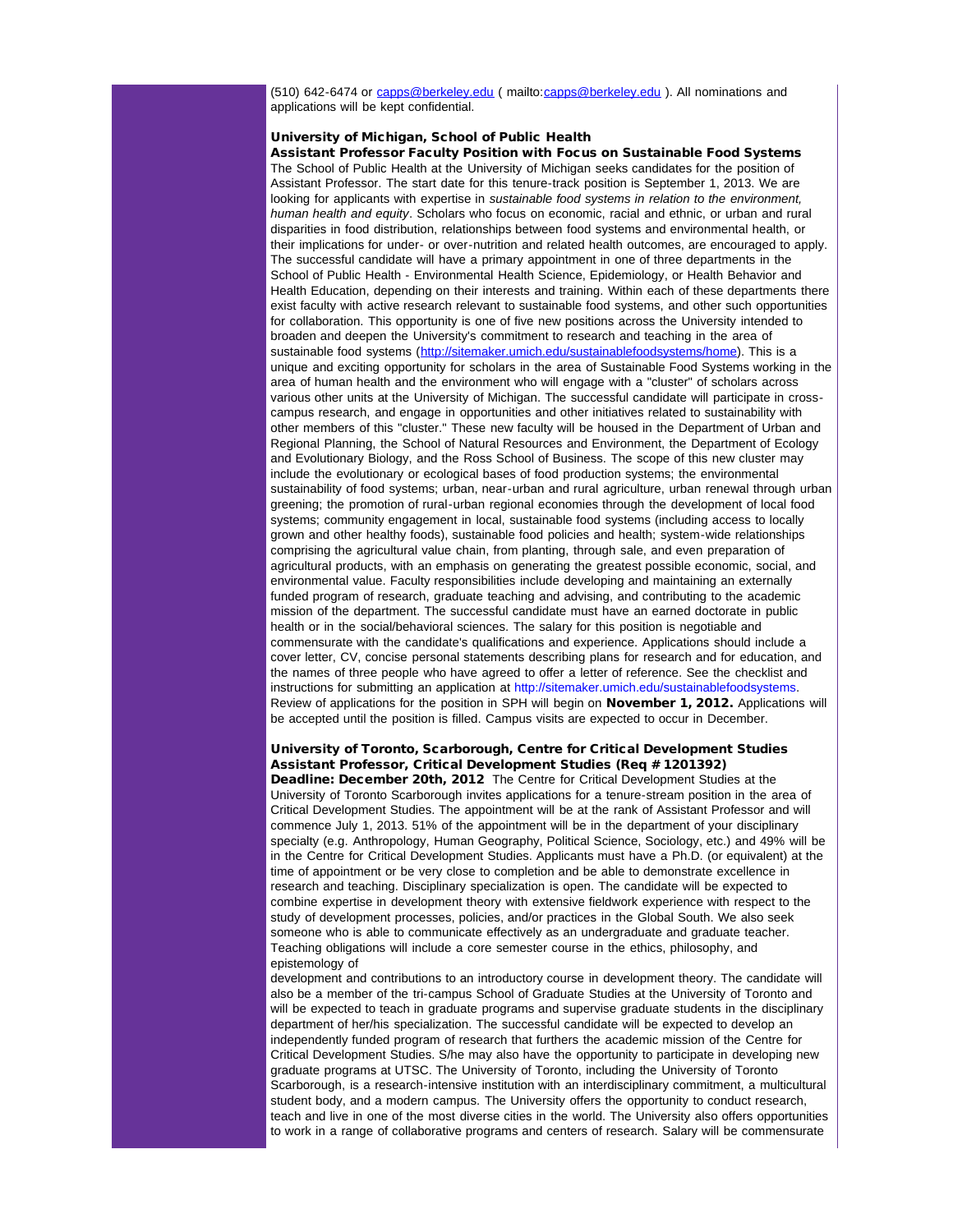with qualifications and experience. All qualified candidates are invited to apply by clicking on the link below. Applications should include a cover letter, curriculum vitae, writing sample, teaching dossier (including a statement of teaching philosophy), and concise descriptions of current research activity and graduate student supervision experience and future research plans. If you have questions about this position, please contact Paul Kingston, Director, at codssearch@utsc.utoronto.ca. All application materials should be submitted online. The U of T application system can accommodate up to five attachments (10 MB) per candidate profile; please combine attachments into one or two files in PDF/MS Word format. Submission guidelines can be found

at: [http://uoft.me/how-to-apply.](http://r20.rs6.net/tn.jsp?e=001oOLWlYw_siuVftL2_S_M3iSKGLFvBdIX6Hg7mcYSL2FpshvOnJx4B5MIgjFVb6ded8PBXJziqI3CYvkR2GnwoPwOok-ijF6QDxeWUG-ENXE6FXSq6CBDdQ==) Three letters of reference should be sent directly to the attention of Professor Paul Kingston, Director, at codssearch@utsc.utoronto.ca, by the closing date: December 20, 2012. For more information about the Center for Critical Development Studies, University of Toronto Scarborough, please visit: [http://blog.utsc.utoronto.ca/idsprogram/.](http://r20.rs6.net/tn.jsp?e=001oOLWlYw_sitIO0BQV68nfMxhGkZPgIVf6qXuM6S9HtPipdu3HCOTRrcCFnyfmQ8eYrS-8ZMnpSUh7LYL4ft-HXJeUfg5MlOu-_STW0vKhC5itVeUuPaH3T4K7uoX7jtiVJcNqBkwWUQ=) All qualified candidates are encouraged to apply; however, Canadians and permanent residents will be given priority.

### <span id="page-16-0"></span>University of Wisconsin-Milwaukee, Joseph J. Zilber School of Public Health Ten Tenure-Track/Tenured Positions

The Zilber School, founded in 2009 with an explicit commitment to social and environmental justice, is seeking exceptional candidates for 10 tenure-track/tenured positions to join us in developing novel, transdisciplinary research, education, and practice programs to improve overall population health and promote social and health equity. There are openings for scholars with expertise in epidemiology, biostatistics, public health policy/administration, or environmental/occupational health. All areas of expertise within these disciplines will be considered. All positions will be 100% hardfunded tenure-track (Assistant Professor) or tenured (Associate or Full Professor) 9-month academic year appointments. The position descriptions are available at

[http://www4.uwm.edu/publichealth/aboutus/2012FacultyHirePortal/index.cfm.](http://r20.rs6.net/tn.jsp?e=001oOLWlYw_siv8aOtsZ1ZRlVNdBMM-TCWKnggZ1ruvoII7O2PZ9SHH49AxZdqKPq9KWqOyCZEgWhSWIW_msmVb_-Ln9369xyihAlO6jwemrIGuNhLXZXF9cX12-84hWa3dIqTLRBO6GVG9nWuvyrMq0f6ouT0JABtPkfRvkx6WBJktBMomUAbdCQ==) Questions or inquiries about these positions - please contact Ruth A. Etzel, MD, PhD, (414)227-3357,

[ETZEL@UWM.EDU](mailto:ETZEL@UWM.EDU), or Ms. Tanika Reesnes, (414) 227-3131, [reesnes@uwm.edu](mailto:reesnes@uwm.edu).

[back to top](#page-0-3)

# CONFERENCES AND EVENTS

Health, Wellness & Society

Third International Conference on Health, Wellness and Society March 15-16, 2013

Universidade Federal de Sao Paulo

Sao Paulo, Brazil

Registration Deadline: December 15, 2012

Call for Papers Deadline: November 20, 2012 (See announcement under Call for Submissions in this issue)

This conference provides a forum for those with a common interest in the fields of human health and wellness to address a range of critically important issues and their social interconnections and implications. Virtual participation is available for those who are unable to attend the conference in person. Proposals for virtual presentations may be submitted at any time, up to the start of the conference. All conference registrants (in-person and virtual) may also submit their written papers for publication in the refereed Food Studies: An Interdisciplinary Journal. For more information visit: [http://healthandsociety.com/the-conference/call-for-papers](http://r20.rs6.net/tn.jsp?e=001oOLWlYw_siurb5u6ibivDmNB1Wr5lRmHGin6HJU43pCanGZa_zQi2kJuZIuEm7ks1IMsz9JBTNbi4boYA0GG6fdzgM3JFAiHAKOMFw1My3mCcpPgIM60sQVyo9u4-Du1kBhdfyJ4K6iTe-q12w3aPoQfU9IZGOx3).

\*\*PLEASE NOTE: If you plan to attend this conference, please email Barbara Krimgold at [bkrimgold@cfah.org](mailto:bkrimgold@cfah.org) to let her know.\*\*

# National Cancer Institute's (NCI) Research to Reality (R2R) Cyberseminar on The Adaptation Effect: Engaging Community Partners to Adapt and Implement Evidence-based Interventions

Tuesday, November 13th, 2012, 2:00 p.m. - 3:00 p.m. EST

Join us as we continue the exploration of practice-based evidence and how it can inform your own community's efforts to engage partners in the adaptation of evidence-based interventions. The National Cancer Institute's (NCI) Research to Reality (R2R) November cyber-seminarwill highlight three of the R2R Mentorship Program projects that are working with community partners to adapt and implement evidence-based interventions. Kiameesha Evans is adapting and implementing the diet and nutrition program, *Body and Soul*, to include a physical activity component and is piloting the intervention with several faith-based organizations in New Jersey. Venice Haynes has partnered with a local foundation to provide technical assistance in the adaptation of a cervical cancer program, *Con Amor Aprendemos* (With Love We Learn), for African American faith-based communities in Atlanta. Finally, Charlene Mitchell adapted a sun safety program, *Pool Cool*, for implementation at rural Idaho public pools. Kiameesha, Venice, and Charlene will each share an overview of their projects, outcomes, and lessons learned about partnership, adaptation, and implementation relevant to other communities and researchers interested in these types of cancer control interventions. If you missed the previous cyber-seminars on practice-based evidence and the R2R Mentorship program projects on interventions and health care systems, you can watch the archives [here.](http://r20.rs6.net/tn.jsp?e=001oOLWlYw_sis5xVJRWFSFyUxfcRXwGiXHp1nViJv200xheisHhF4mLGQNBQVz2aX66OnLx4YQfBD30wYZ2DC3XJ2UeTgJvuuq6SAC1cUmFnhaGVSOIssvoHR0McPWg9w1BlvR8JodYc1bQTL3GLZcVDjThLSQx4Zz) To learn more about the Mentorship Program, the projects, and to read the mentees'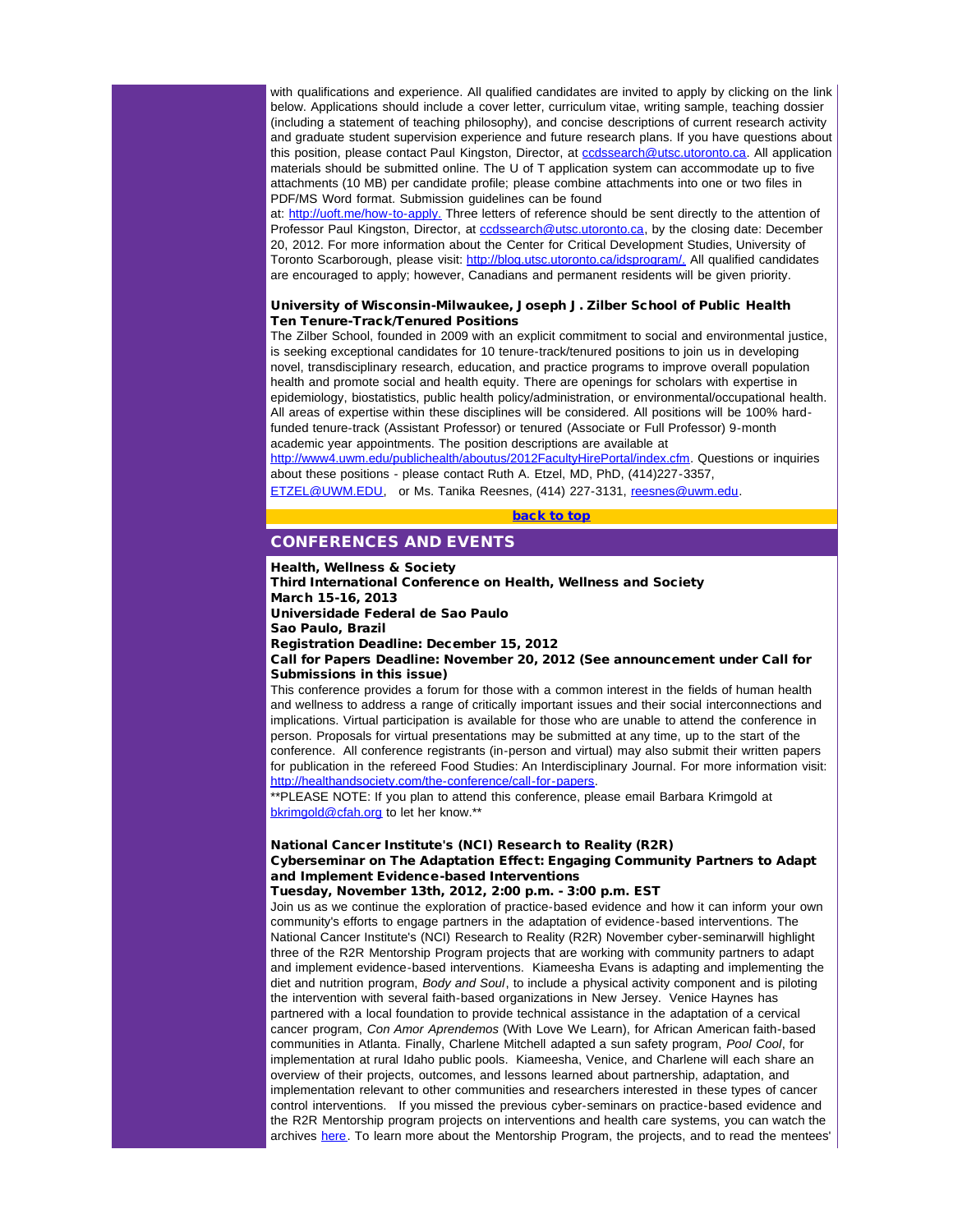stories, visit: [https://researchtoreality.cancer.gov/mentorship](http://r20.rs6.net/tn.jsp?e=001oOLWlYw_sivUeT91Ura8SmdWUudM82jroXwu446yH15Gv9ApPnxfiWLqe9YijfKN8g5g8lpnIOJOV6v_gLJC7V795GnIBwyPI9E-0OcDUGG9QianfUL0uoUV3_bkvXsxiFXMx0hxlgM=). Register today for the cyber-seminar at [https://researchtoreality.cancer.gov/cyber-seminars](http://r20.rs6.net/tn.jsp?e=001oOLWlYw_sitbRXS7DldUC6i8f7C9N9kDfLNQF4rCqMJIWSMNXmyd6ojq_kOSjVF30DTMeFXUdVghgIUMPeRrkbRHXPnOCqyIhKZjN3uTrohvRr1CPIU_q5woPBvyTX3GAVXzJTo8IY6w1dTOfl53_A==).

### National Institutes of Health, National Institute of Minority Health and Health **Disparities**

2012 Science of Eliminating Health Disparities Summit Gaylord National Resorts and Convention Center National Harbor, MD

### Rescheduled for December 17-19, 2012

The 2012 Science of Eliminating Health Disparities Summit has been rescheduled for Monday, December 17 to Wednesday, December 19, 2012. The Summit will officially open on Monday,

December  $17<sup>th</sup>$  at 8:00 a.m. Workshops and pre-summit sessions previously scheduled for

Wednesday, October 31<sup>st</sup> will take place on Wednesday, December 19<sup>th</sup>. Registration will still be honored for pre-registered sessions. Stay tuned for an updated agenda, and more details. *For more information visit [http://www.nimhd.nih.gov/summit\\_site/index.html](http://r20.rs6.net/tn.jsp?e=001oOLWlYw_sitq55iwVCf1DAaKQj5gJMbK_5BET-EriTQHq6EpHZaQyLr0xfx4f8eIP70PV3plZ6n2ScCnTtt6tOYgz2KCE2d8AbdLXIaLJ6Yb5yrceE-SU7bJ10DcYoKYeAU0sgXlewlsE8jP3q6zoQ==)* or e-mail [2012Summit@mail.nih.gov.](mailto:2012Summit@mail.nih.gov)

## University of Washington School of Public Health

Multiple Full-time Faculty Positions (Assistant Professor, Associate Professor, and Professor) The University of Washington School of Public Health is one of the nation's leading Schools of Public Health. It is based at a top public university with an extraordinary breadth of sister colleges and schools, including five other health sciences schools, and schools of law, business, engineering, arts and sciences, environment, built environments, public affairs, and others. The School of Public Health has identified strategic opportunities for leadership in research and educational programs focused on some of the most profound challenges facing public health in the coming decades. Based on the School's recently completed Strategic Plan 2012-2020, the targeted areas for growth are:

- \* Dissemination and implementation science
- Genomics and public health
- \* Global environmental change and human health
- \* Health policy and health systems
- \* Obesity, food, physical activity, and health
- \* Social determinants of health

<span id="page-17-0"></span>To meet these challenges, the School of Public Health is committed to recruiting enterprising, dynamic faculty to join SPH to create and strengthen each of these areas. We are seeking multiple full-time faculty positions at the rank of Assistant Professor, Associate Professor, and Professor. These may be tenured or tenure-track, without tenure, or research positions, depending on the qualifications, interests, and experience of the candidates. The School enjoys excellent collaborative relationships with other schools and departments at the University of Washington and with researchers and leaders in organizations throughout the region, nation, and globe. Each of these faculty positions will be based in one of the School's five departments: Biostatistics, Environmental & Occupational Health Sciences, Epidemiology, Global Health, Health Services, with the potential for joint appointments in other UW departments, schools and affiliated institutes. Successful candidates will be expected to participate in teaching, research, and service. Applicants from any discipline relevant to these six areas who are eager to work in one of these interdisciplinary efforts are encouraged to apply. Successful candidates for these positions will be passionate about their areas of expertise, be eager to engage in collaborative research, and have a strong record of achievement. A doctoral degree in a relevant field is required. Submit a letter of interest, identifying the research area from the above list and describing your interests, experience and vision related to this area; curriculum vitae; and the names of four references to [sphhires@uw.edu](mailto:sphhires@uw.edu). Review of applications will begin November 19, 2012, and will continue until positions are filled. For more specific information about each of the targeted areas please visit the following website: [http://sph.washington.edu/fachires.](http://r20.rs6.net/tn.jsp?e=001oOLWlYw_sitswKfVQpUE29yZmL5f5CLbNeCBVLu8ORrhYNLcoOKJe38mzJcq1ehn61Xmm1Gg-XWkIYW4CzXZtDXyRWSMOaiJTqNWt5x-2vztHR-5mxk4evBw4LOrTW9b) Enquiries may be directed to [sphhires@uw.edu](mailto:sphhires@uw.edu). The School of Public Health is committed to a diverse academic community. We view diversity as essential to our mission. For more information please see the following website: [http://www.washington.edu/diversity/.](http://r20.rs6.net/tn.jsp?e=001oOLWlYw_sivA3YDMiIjjw_DvBcKc5qcFNIQqb4Ma6A-rj7JXlkWn_SjJf-YMO1cTEFi2XALGeT0apKN2041bbFtiaLrXQMVbehoQeUh8tLilApxvmxVbfep7VG7N0rOm)

# [back to top](#page-0-3)

# **RESOURCES**

An Integrated Framework for Assessing the Value of Community-Based Prevention Institute of Medicine Consensus Report

Authors: Committee on Valuing Community-Based, Non-Clinical Prevention Programs; Board on

Population Health and Public Health Practice; Institute of Medicine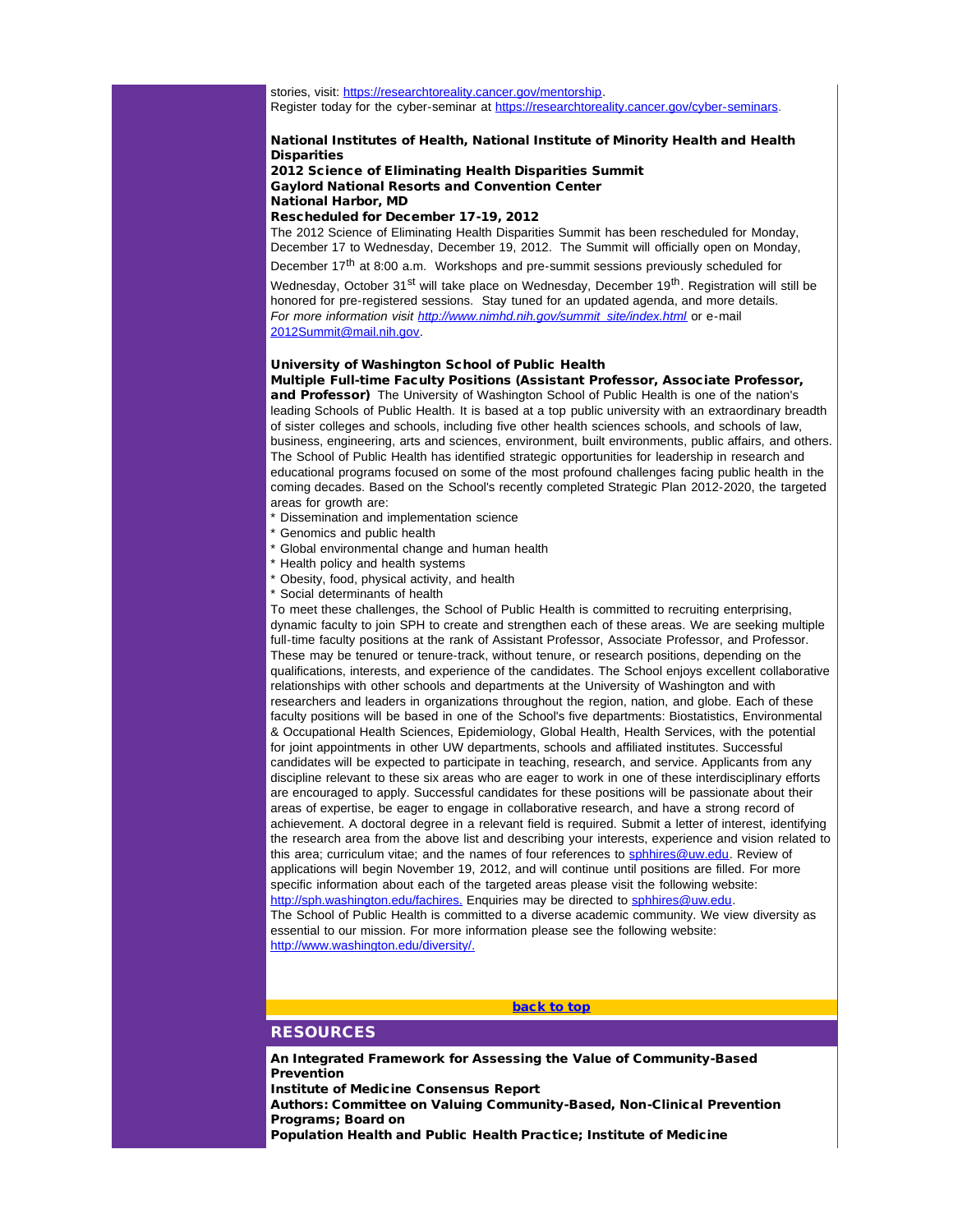[http://www.iom.edu/%7E/media/Files/Report%20Files/2012/Community-Based-](http://r20.rs6.net/tn.jsp?e=001oOLWlYw_sit-PxlCkqJBBZEw2XRP1RKvbPe8HKzqOfYv-ZLGXivwDeZF4XrHvRkWd_VkCd6VQf_morz7gr08WhvUKbMuGegAE6TpZZkLLeEdKg_krI9o8w43ngYF0CyisrQ1MH7AbJgiFJjN-jJmrU6AiFMf_bMRQfcr4cDzJ_unXBZ8KE3cu-7QcdY4dlrsl9xjCqkj5gnL9jC9WNkE8i_eBNwOOy0Ua_5h5u_5Nn3F3QYtBmREHA==)**[Prevention/comm-based-prevention-rb.pdf](http://r20.rs6.net/tn.jsp?e=001oOLWlYw_sit-PxlCkqJBBZEw2XRP1RKvbPe8HKzqOfYv-ZLGXivwDeZF4XrHvRkWd_VkCd6VQf_morz7gr08WhvUKbMuGegAE6TpZZkLLeEdKg_krI9o8w43ngYF0CyisrQ1MH7AbJgiFJjN-jJmrU6AiFMf_bMRQfcr4cDzJ_unXBZ8KE3cu-7QcdY4dlrsl9xjCqkj5gnL9jC9WNkE8i_eBNwOOy0Ua_5h5u_5Nn3F3QYtBmREHA==)** Over the last century, the major causes of disease and death among Americans have changed,

shifting from predominantly communicable diseases spread by germs to chronic ailments. This shift has been accompanied by a deeper understanding about what keeps people healthy or leaves them

vulnerable to becoming ill. To get at the heart of the challenges to living a healthy life, we must increasingly emphasize factors that affect today's causes of morbidity and mortality. Despite their importance to preventing illness, determining the value of community-based interventions has proven difficult. Preventing illness requires immediate investments with benefits that might not be realized for many years. Another complicating factor: Some people would remain healthy even in the absence of an

intervention, but share its cost. In its new study, An Integrated Framework for Assessing the Value of Community- Based Prevention, an Institute of Medicine (IOM) committee proposes a framework to assess the value of community-based, non-clinical prevention policies and wellness strategies. Sponsored by the California Endowment, the de Beaumont Foundation, the Robert Wood Johnson Foundation, and the W.K. Kellogg Foundation, the report aims to enhance intelligent decision making about which prevention activities and interventions are worthwhile.

Essential Framework Elements: For the purposes of its report, the IOM committee defines community-based prevention interventions as focused on populations with the aim of preventing disease from occurring, increasing behaviors that improve health and well-being and when disease does occur slowing or stopping its progress, reducing or eliminating negative consequences, and decreasing disparities that result in inequitable distribution of health. In its report, the committee concludes that a

comprehensive framework for valuing community-based prevention programs and policies should meet three major criteria. First, the framework should account for benefits and harms in physical and mental health, community well-being, and community process. The physical and mental health domain includes reductions in the incidence and prevalence of disease, declines in mortality, and increases in health-related quality of life. The community well-being domain includes social norms, how people relate to each other and their surroundings, and their willingness to invest in themselves and the people around them. The community process domain encompasses elements that influence community participation in decision making, such as civic engagement, development of local leaders, social support, and social networks. Second, the framework should consider the resources used and compare the benefits and harms associated with those resources. To effectively compare interventions, it is essential to quantify the magnitude of benefits in relation to the associated cost for each intervention. Third, the framework must take into account differences among communities that can affect the link between interventions and outcomes. Because none of the eight existing frameworks that were analyzed met all of these criteria, the IOM committee proposes a new framework to assess the value of community-based prevention interventions. Taking a Comprehensive View Selecting one community-based prevention policy or program over another can be difficult, and this challenge can be further complicated by a large menu of intervention options with a dizzying array of desired outcomes. The committee recommends that decision makers weigh the benefits and harms to health, community well-being, and community process as they assign value to specific interventions. While changes to population health can be documented by using quality-adjusted life years or health-adjusted life expectancy, well-defined data sources for valuing community well-being and community processes still need to be developed. For that reason, the committee recommends that the Centers for Disease Control and Prevention create an expanded inventory of data sources and needs for community-based prevention and, after identifying data gaps, develop sources of information to fill those gaps. In addition, public and private sponsors, including the National Prevention, Health Promotion, and Public Health Council, should support research that develops a single metric for community well-being, a single metric for community processes, and a single metric for combining the community well-being and community process indicators with health to create the single indicator of community benefit. One advantage of this approach is to facilitate expressing the value of community benefits per dollar spent. Because prevention can save money that otherwise would be spent treating illness, the committee notes, it is important to assess changes that are expected to occur as a result of the intervention.

The Value of Transparency: What is important to one community may not be important to a different community. The value of an intervention depends on the community's perspectives, beliefs, and priorities. The value of an intervention also hinges on how, where, and how effectively it is carried out.

In addition, the ultimate goal of the intervention has an effect on the perceived value of that intervention. A community-based prevention action may improve the overall health of a community, for example, but may achieve more strikingly positive results among citizens with a certain income level or occupation, exacerbating health disparities. If achieving health equity is at odds with improving overall community health, priorities will have to be determined. Decision makers should consult with the community

and other stakeholders to ensure that the value of community-based prevention policies and wellness strategies reflect their preferences. Even if the appropriate decision makers are involved,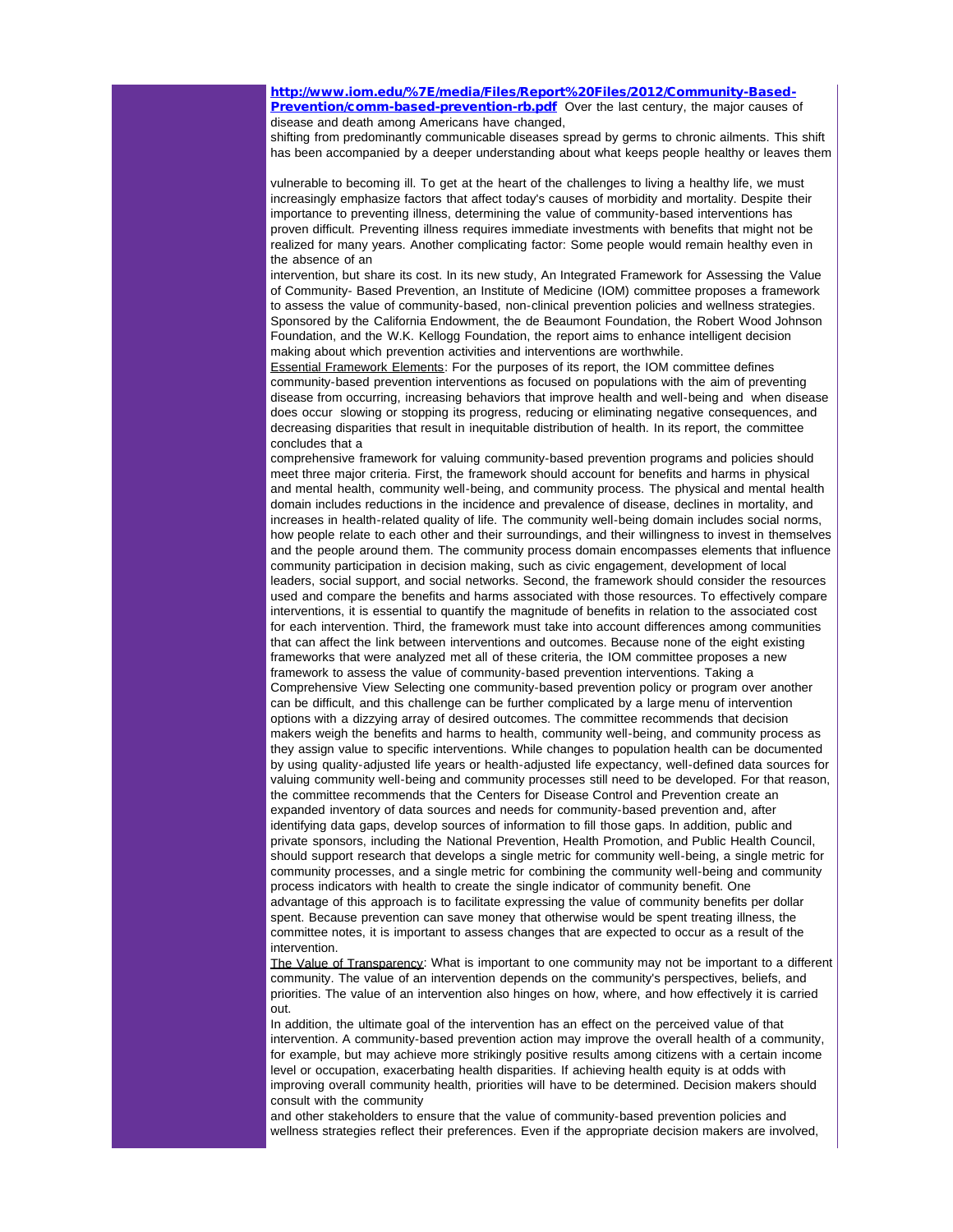they must be sure to make decisions in the right way in order to gain legitimacy. The committee's framework emphasizes the importance of transparency. Open and transparent assessments of the value of a given intervention can enhance its legitimacy among community members. To ensure transparency, the committee recommends that analysts make public the evidence used to value a prevention action and provide estimates of the uncertainty of their results, and it counsels decision makers to make their rationales for decisions public.

Conclusion: The committee's framework is just the first step. Additional efforts will be needed to build

consensus on the importance of its key health outcomes, community well-being, and community process in community-based prevention. Though much remains to be learned, the framework represents a valuable step toward realizing the elusive goal of appropriately and comprehensively valuing community- based prevention. This framework has the potential to be used in many ways, years down the road: it might be formally incorporated into policy making; funders might require its use in impact assessments that accompany legislative or grant proposals; or agencies could be required to use the framework to evaluate their programs' output, strengthening the evidence base. As a next step, however, communities and decision makers should begin to use and refine the framework, strengthening its value today and into the future.

Full report: [http://www.nap.edu/catalog.php?record\\_id=13487#toc;](http://r20.rs6.net/tn.jsp?e=001oOLWlYw_sitN12HkPuOwInMK9NjobGXNE5pml7ADauramF_01SW58EB2Lvst8frYwSHm8ae-MSF-GAX2a50nPHSBp2EGj5bySmtS6TIRzbKqSvK7-uDm9QFWkNqnxlNXnJEqTI7necXXP_McpeCfBw==) [https://download.nap.edu/login.php?](http://r20.rs6.net/tn.jsp?e=001oOLWlYw_sisOxourkk3Ixk2MEVjbjvXCqjZaT14QsjpVB6AzsKoq9SDtzfZzWEI2U3-8fvuAcQrIfrCGSaewCTkA8oGV8aRZ_3QjbtvtEgeZ9U-Fhrk0PzJHNwjREHVgyCorYW5O1iLYsYSW2ZOUqQEkfb7EyeGw3JKB6-BC_LO35O0bbUnVXyAwtrLI_UcH3dsNlx0M8xK6R6i-I965XQ==)

[record\\_id=13487&page=%2Fcatalog.php%3Frecord\\_id%3D13487](http://r20.rs6.net/tn.jsp?e=001oOLWlYw_sisOxourkk3Ixk2MEVjbjvXCqjZaT14QsjpVB6AzsKoq9SDtzfZzWEI2U3-8fvuAcQrIfrCGSaewCTkA8oGV8aRZ_3QjbtvtEgeZ9U-Fhrk0PzJHNwjREHVgyCorYW5O1iLYsYSW2ZOUqQEkfb7EyeGw3JKB6-BC_LO35O0bbUnVXyAwtrLI_UcH3dsNlx0M8xK6R6i-I965XQ==)

#### How Far Have We Come in Reducing Health Disparities?: Progress Since 2000 - Workshop Summary Institute of Medicine

## [http://www.iom.edu/Reports/2012/How-Far-Have-We-Come-in-Reducing-Health-](http://r20.rs6.net/tn.jsp?e=001oOLWlYw_siuyEwifp3ahHM9iWWD6Folzq0Vz_bY3VZq9a-AEQHxuk9gQv3iXB-1GmzVE8qig4Amf1WijmabE1cBvQN260JA_qFv2BuvARqbhyR7eJTEAeJFkx7sJorh_XB67PQYppocHKBlkS5l1bOeQeSoLc4tEycmmZ47F7ep6-Ae5_HLF89Mt92SL-lDARBnBrgHlZcM=)[Disparities.aspx](http://r20.rs6.net/tn.jsp?e=001oOLWlYw_siuyEwifp3ahHM9iWWD6Folzq0Vz_bY3VZq9a-AEQHxuk9gQv3iXB-1GmzVE8qig4Amf1WijmabE1cBvQN260JA_qFv2BuvARqbhyR7eJTEAeJFkx7sJorh_XB67PQYppocHKBlkS5l1bOeQeSoLc4tEycmmZ47F7ep6-Ae5_HLF89Mt92SL-lDARBnBrgHlZcM=)

Released: September 12, 2012

Type: [Workshop Summary](http://r20.rs6.net/tn.jsp?e=001oOLWlYw_siuA8wDfXwnZGok5xwKTNpxLmJnBWO72D68T6RQTLeRHGHbSzYwbnGW6uQ2p_j2Uq8MPMMO_rXrdXJjpejpNeNyPOnizy4H76642E3mtRDvjNDolSpD8qRbhNUlm3af3jjkuUIEO_UPP9AznswK796Tt)

Topic: [Select Populations and Health Disparities](http://r20.rs6.net/tn.jsp?e=001oOLWlYw_sitTJK9DkKp5piWG9Y0ifVN0QZpNXeAnXmCErum5O3r82DBvF-JDpFr6rPWZrEp5pY08zKALD9_cc3uYcjPKPoiX2lj9aVImyuM6oZKAjuRsBNLVqsenEMMueFu1Hh2o_6B_YM8BP-0ZvoGh7VUknBqeTT55cY_jZnVL1YZ0xR5ihQ==)

Activity: [Roundtable on the Promotion of Health Equity and the Elimination of Health Disparities](http://r20.rs6.net/tn.jsp?e=001oOLWlYw_sishnufn7BbmfF35j6R7abJbZqhc0_QZBSwom8GKb6uf-9DYvAY2NmqW_MPmNFQhuAbQmF4rT4J3qkvUl251GoKOf0fzw1ayUPZTp0vu-Y_w-AtzCPM9nGBCC-3gpBhiD1KvwsNIOV6OlbfJ0jYUA6BiUBbV9NLVwR0=) Board: [Board on Population Health and Public Health Practice](http://r20.rs6.net/tn.jsp?e=001oOLWlYw_sivqkZjI-moiV8HhMfjb9RzDudhW3VS4znGxqcvbagWVx1r42-a3f5ZJIPLNUBocAG1taQPUygJ1-VmfiuACBfog8fkmKjO_LU4Bz52_KQOwn6-QQHFThsX9_1aGSLZhls0HxPQGnfhWuZa7LdPOSXiBnJKoT3gLqq-7l11OJNLWSw-P3exhDS9RMQ7BHdDDjNdRov8pGTfI4OYK_RK3UOwQEg123ZwRz9k=)

At the turn of the 21st century, several important reports and events designed to raise awareness of health disparities and to describe initial efforts to reduce health disparities took place. The Surgeon General's office released several reports that showed dramatic disparities, for example, in tobacco use and access to mental health services by race and ethnicity. Second, the first real legislation focused on reducing health disparities was signed into law, creating the National Center for Minority Health and Health Disparities within the NIH. In 2001, the IOM released its landmark report, *[Crossing the Quality Chasm: A New Health System for the 21st Century](http://r20.rs6.net/tn.jsp?e=001oOLWlYw_sitPQUWVBez3pWtJJglPRVVlmUTyUzKY1q3OiYYAVctNgYsdQMTPE3hYvQn4v6dYOI3Oq_15QnQISS4F4V1F0aUqCOXzf6betY_NhilewYddHYAbbasfuaER-qbJmwU19YmVdEhLg9Qoxzvrq-_c5JNxkYeWCFK6KHMV9yAEPEMaBLn7jvM1_zjoWQ8im3JrP-52tmdCLaMWArd1-zwwFciO)*, highlighting the importance of a focus on health care quality rather than a focus on only access and cost issues. Building upon these reports and events, the IOM held a workshop on April 8, 2010, that discussed progress to address health disparities and focused on the success of various federal initiatives to reduce health disparities. This document summarizes the workshop.

# Intersectoral Governance for Health in All Policies: Structures, actions and experiences

Edited by David V. McQueen, Matthias Wismar, Vivian Lin, Catherine M. Jones, Maggie Davies

# World Health Organization 2012, on behalf of the European Observatory on Health Systems and Policies

### [http://bit.ly/Qjs4Il](http://r20.rs6.net/tn.jsp?e=001oOLWlYw_siuKC5u5c2j1eXWwOeomGkyiYFFxiIF5X0-pbYVFti8zj1Hf9aHIh2o2CcPgBcpN-t-enkYi9wE9nky2HA_tWMZUboTresAbyU0=)

".....The recent Rio Political Declaration on Social Determinants of Health (WHO, 2011), adopted during the World Conference on Social Determinants of Health in October 2011, continues to highlight the importance of the work of global institutions to address HiAP, social determinants of health and governance. This book in particular echoes and supports themes of the upcoming WHO health policy for Europe, the European Health 2020 policy framework, underscoring the importance of SDoH, HiAP and intersectoral governance (WHO Regional Office for Europe, 2012). These policy developments set the background for the issues to be addressed in this book...This Introduction places the collective effort in this book into the context of the integration of three major concepts, SDoH, HiAP and governance, which together make this work unique. The integration of these three concepts stemmed from initial editorial discussions on the conceptual aspects of HiAP and emphasized how the SDoH and HiAP ideas help explain the role of governance in health...Any insight into the relationships between and among the three core concepts would require a considerable narrative to illustrate each concept and their interrelationships. That is why we ultimately chose to see intersectorality as a mechanism or action component operating in the three concepts. Governance is the verb concept among the three and takes us to a concept that manipulates the other two...However, many of the published explanations of the concept of governance were passive or structural rather than active: that is, they generally described what agencies/government bodies were making decisions on governance rather than how the agencies were making those decisions.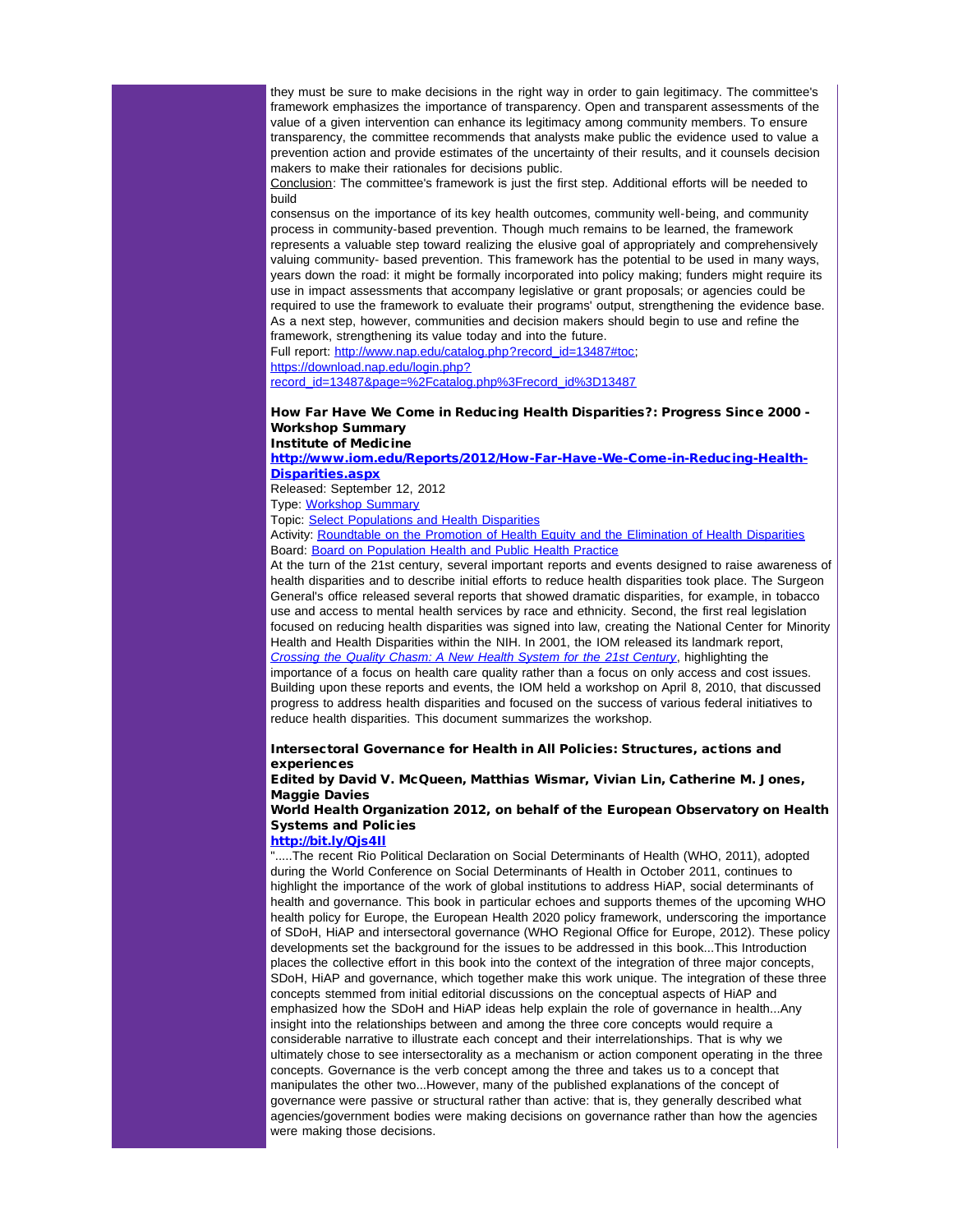# Race, class, power and organizing in East Baltimore: rebuilding abandoned communities in America

# Marisela B. Gomez, Lexington Books Hardcover and ebook available in November 2012

### [https://rowman.com/ISBN/9780739175019](http://r20.rs6.net/tn.jsp?e=001oOLWlYw_siu4XwJ5gZDogMuD-QPaUkw9wjl4WKJSHSy7EYxgN8r-pPbVgepAqG2KJZ_Ajv2XTlW0d85MCPfQywWHwMQiwIdQOFqtnnDprZfgaVrzYPbAKfKaHTjuApUa)

This book examines the historical and current practices of rebuilding abandoned and disinvested communities in America. Using a community in East Baltimore as an example, Race, Class, Power, and Organizing in East Baltimore shows how the social structure of race and class segregation of the past contributed in the creation of our present day urban poor and low-income communities of color; and continue to affect the way we rebuild these communities today. Specific to East Baltimore is the presence of a powerful and prestigious medical complex which has directly and indirectly affected the abandonment and rebuilding of East Baltimore. While it has grown in power and land over the past 100 years, the neighborhoods around it have decreased in size and capital, widening the gap between the rich and the poor. The author offers a critical analysis of the relationships between powerful private institutions like the Johns Hopkins Medical Institutions and government and their intention in rebuilding urban communities by asking the question "How do we determine equity in benefit?" Focusing on a current rebuilding project using eminent domain to displace historical African-American communities, and the acquiring of land for private development, this book details the role of community organizing in challenging these types of non-community participatory rebuilding processes, resulting in the gentrification of urban neighborhoods. The detailed analysis of the community organizing process when families are displaced offers similarly affected communities a tool box for challenging current developers and government in unfair rebuilding practices. The context of these practices highlights the current laws and policies that contribute to continued displacement and disadvantage to poor communities without addressing the rhetoric of the intention of government-subsidized private development. This book examines the effect of such non-participatory and non-transparent rebuilding practices on the health of the people and place.

Introduction

Chapter 1: Race Separation in Historic East Baltimore: Yesterday and Today

Chapter 2: East Baltimore's Community Rebuilding History

Chapter 3: Organized communities and Resistance in East Baltimore's Past and Present

Chapter 4: The First 10 Years of Rebuilding Middle East Baltimore

Chapter 5: Who the stakeholders are in rebuilding Middle East Baltimore

Chapter 6: Displacement and Disbanding of a Movement for Community Participation

Chapter 7: Who Benefits and Suffers From Rebuilding Abandoned Communities?

Chapter 8: Rebuilding communities across the United States and abroad

Chapter 9: Poverty of Health

Chapter 10: The Next 10 Years: Moving Toward Equity or the Same Ole Experiment?

#### Rigor, vigor, and the study of health disparities Nancy Adler, Nicole R. Bush, and Matthew S. Pantell

Edited by Gene E. Robinson, University of Illinois at Urbana-Champaign, Urbana, IL

### PNAS October 16, 2012 vol. 109 no. Supplement 2 17154-17159 [http://bit.ly/TvsnQ5](http://r20.rs6.net/tn.jsp?e=001oOLWlYw_sisRgIQN2CUbh81qKrM4MTdB-TqEbh_3FiM2lBxUEVsEXKP6zqxFbJdQYTYUsjKq6ZzR1xPRKP-Rto1vLkqqEOuzD3F_eItYgK8=)

"......Health disparities research spans multiple fields and methods and documents strong links between social disadvantage and poor health. Associations between socioeconomic status (SES) and health are often taken as evidence for the causal impact of SES on health, but alternative explanations, including the impact of health on SES, are plausible. Studies showing the influence of parents' SES on their children's health provide evidence for a causal pathway from SES to health, but have limitations.

Health disparities researchers face tradeoffs between "rigor" and "vigor" in designing studies that demonstrate how social disadvantage becomes biologically embedded and results in poorer health. Rigorous designs aim to maximize precision in the measurement of SES and health outcomes through methods that provide the greatest control over temporal ordering and causal direction. To achieve precision, many studies use a single socioeconomic status SES predictor and single disease. However, doing so oversimplifies the multifaceted, entwined nature of social disadvantage and may overestimate the impact of that one variable and underestimate the true impact of social disadvantage on health. In addition, socioeconomic status SES effects on overall health and functioning are likely to be greater than effects on any one disease. Vigorous designs aim to capture this complexity and maximize ecological validity through more complete assessment of social disadvantage and health status, but may provide less-compelling evidence of causality. Newer approaches to both measurement and analysis may enable enhanced vigor as well as rigor. Incorporating both rigor and vigor into studies will provide a fuller understanding of the causes of health disparities. ....."

Social Epidemiology: Questionable Answers and Answerable Questions *Sam Harper and Erin Strumpf,* Epidemiology: November 2012 - Volume 23 - Issue 6 - p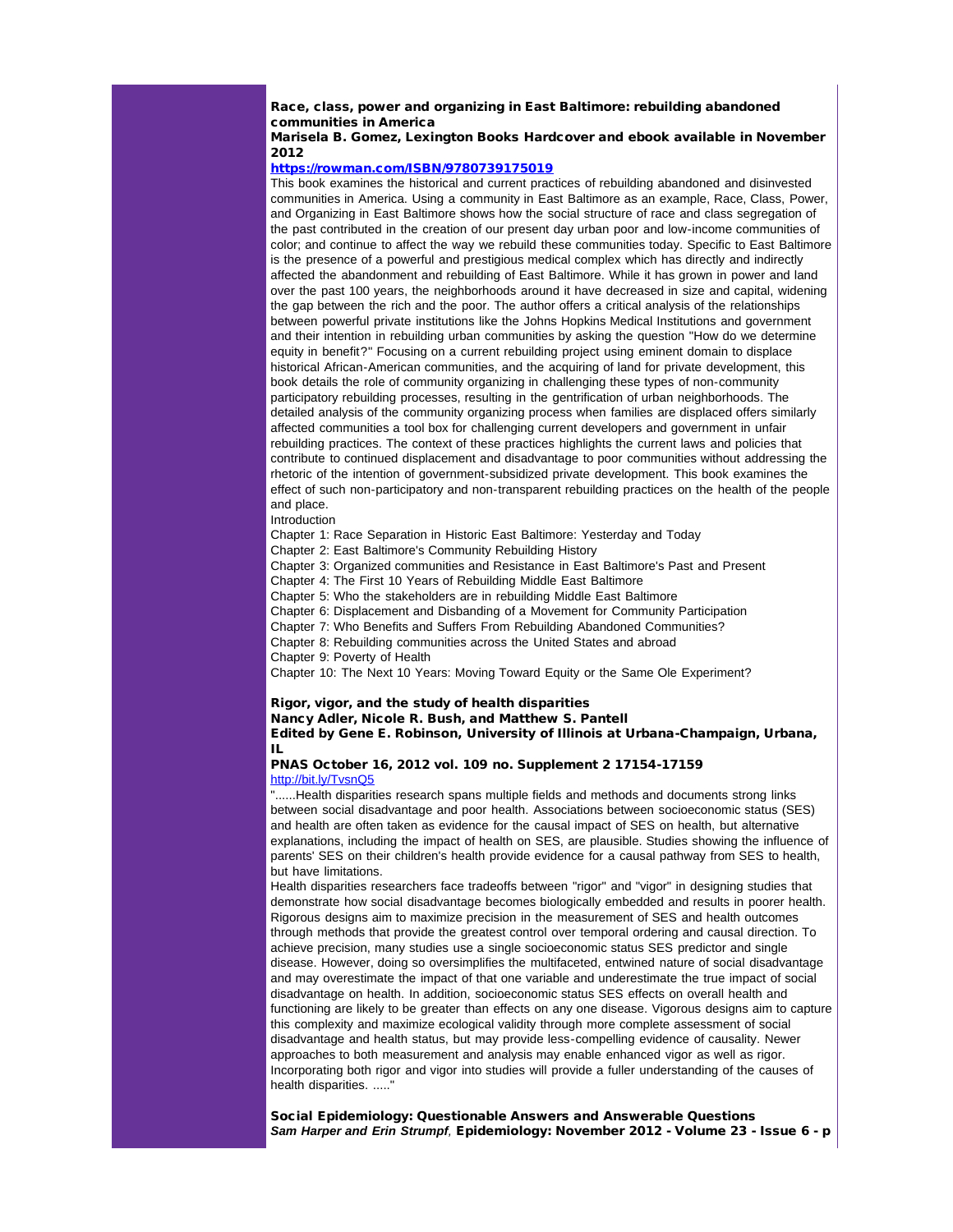#### 795-798 - doi: 0.1097/EDE.0b013e31826d078d [http://bit.ly/Rk2pk6](http://r20.rs6.net/tn.jsp?e=001oOLWlYw_sitSiawbxZg3GpZV7ggP1UAjaTdk-tlLKfUbVMwRWJvJcyqgFICXSgAUx5q35Ikhwrrj5aMuFUq2tsb0ML5ZcCzxbVCJFV-E-uY=)

".............Social epidemiology encompasses the study of relationships between health and a broad range of social factors such as race, social class, gender, social policies, and so on. One could broadly partition the work of social epidemiology into surveillance (i.e., descriptive relationships between social factors and health, tracking of health inequalities over time) and etiology (i.e., causal effects of social exposures on health).1 Many social epidemiologists believe these twin pursuits should ultimately serve to structure interventions aimed at reducing healthdamaging social exposures or increasing exposure to social factors that enhance health.....'

*The Changing Face of Epidemiology* Commentary: Epidemiologic Methods Are Useless: They Can Only Give You Answers Kaufman, Jay S.; Hernán, Miguel A.

Table of Contents [http://bit.ly/XfyEEG](http://r20.rs6.net/tn.jsp?e=001oOLWlYw_sitw4ZWE6HaQoflXAW-vtnTIhtf-yoaYeRHlQG_Qm3Hh3CxqkN6TAG50XO8s2SP_QPUcLjc2OObZ5co0nf-haT-Je4vVyxhdWIA=)

The Economic Value of Citizenship for Immigrants in the United States Sumption, Madeleine and Sarah Flamm. 2012. Washington, DC: Migration Policy Institute.

[http://carnegie.org/fileadmin/Media/Publications/mpi\\_econ\\_value\\_citizenship\\_01.pdf](http://r20.rs6.net/tn.jsp?e=001oOLWlYw_siuzPCbItK_gX6ufKXiaGr2BfiEHpsIiy910EL-vKqRFL1fjwsWRL65XlC6yfaQFd8rFc7mQPds0F11Mf8PvyxPkLhlKG6rLxTJ5zcrBSKO4MZdHP6TYer2AJCfrG48Pe3N5c4qTv8n2PDz8Dq6sR2b5LC1YESY1hBHRBPNGDjCSz5TSQI5bgNnZ)

# **Others**

### CES4Health.info Cultural Humility: People, Principles & Practices Vivian Chavez [http://bit.ly/SAbeHW](http://r20.rs6.net/tn.jsp?e=001oOLWlYw_sisuT5bsDblch5GxlVx-Slb2QYchlxJh8qD3FaM-6gihTjcca6epA5ScbTQkhzB6lTXH2i_NqFVVNkjTpIW8rsbaTV-Wl7Waxzc=)

The documentary Cultural Humility: People, Principles & Practices mixes poetry with music, interviews, archival footage & images of community, nature & dance to describe what cultural humility is & why it's needed. Authored by Vivian Chavez, San Francisco State University.

# The Price of Inequality? Health and Happiness

Take a look at this [infographic](http://r20.rs6.net/tn.jsp?e=001oOLWlYw_sisN5GNYbDxddj0W0pcmmeVq3fwziH5YuGKjQX0DjZ0yHqBTE3emXocbLfFjxoJxz9jKsXd6_X78RFPQTI725Kk7_4oshJjxMWWis0JKEBem1WIQNVeynafc4e4R8br_cTDYzxhmrwzV41hpiB4grDtuoch2xigROCBRUO-RtbhR2DZaPDt8Lz1QRhhf7eKPnIx7T1_b3WUGhKiHr-cN5eQF) showing how countries with high inequality also rank lower on measures of health, poverty, civic participation, and trust. In a glance, the *New Statesman* shows how the U.S. performs worse than Japan, Sweden, Germany, France, and the United Kingdom across all 14 measures examined.

## U.S. Census Bureau 2009-2011 ACS 3-Year Estimates

We are pleased to announce the release of the 2009-2011 American Community Survey (ACS) 3- Year Estimates, the most relied-upon source for up-to-date socioeconomic information every year. The release covers a three-year period from 2009 to 2011 and more than 40 topics, such as educational attainment, income, health insurance coverage, occupation, language spoken at home, nativity, ancestry and selected monthly homeowner costs. The estimates are available in detailed tables for the nation, all 50 states, the District of Columbia, Puerto Rico, every congressional district, every metropolitan area, and all counties and places with populations of 20,000 or more. See the Census Bureau's [American FactFinder](http://r20.rs6.net/tn.jsp?e=001oOLWlYw_sisCX9hoAsUtdGn0hF3kJorP5KmMJWjY6yqtMT_mViHa51jOquyB2-YEK4em6ghtJXdnOAJEG68ulQXRGWzcNmQB0MBXnNnn2E9IJIce1MRAWQK4n-dZQl9F1SzzLYoG0bgQdCKNmMlXpteOmr_8a6cjfu-EN5L2afxt9qthLjUcxi-v8lkpOnUBMi8i1_Vc9qW__nzHhadcEpMDpfpStWJF3wB9yhrxKM1z5vK15IPI1MN4Ye7orpIk9W9yZe4L6UWXHCbluJKQ-yKuZskmdQLbv00U1dV4cITO2Vd8mRZZ8mXvRmTNdCZ8YEWjmeA_ao5uajYnwgomZiuVQnWB4aK-3ejcV9eKWKu103EqQImkwKYVqBOMReCWN0M-l5_geXvvFwP5jhfH-ZjMIns-37rqsa2Su7oObEvw7u7jCZgES9F4mh2ibKYHbSYUmZsYD6eV7PT0ib9wnHI3SqNj1EIR3xAdFzsYVhpSeRHaBPznHFf3LZKeYyTgoDc_rcWTvzgYRTcVSX-SX9_fMmU8N91-T-GQup-P0YlI01K4B-sm7Fiz0bDGJY9cWdhLEsN5ckYxCI3wCTnNf5NyvB3SzkedpeXS_V-KiZB9oWUrHxNos8oCpP-UG0XA) to find statistics for your area, or visit the [2011 Data](http://r20.rs6.net/tn.jsp?e=001oOLWlYw_siuSJb7FSs5vHLH-_RAQUOVFfp-GIrfHIJlS5ZSEwEkaADUgb_1x-yTSV8zBvNigGQlEdsgXmfQAMnB6gdP5XSGv1PMa5e3-J0PDgLLUg28_QbrbJiiRgGN680eG0e8AI_5ngJcsk8uNcjg2qpN3PTJjTqkPto4lpA162Ho7OQvSms9qaYD7AO9Hx-RGVuUAPxmcW2NNZxMVglCRbw_LNzOlG0MGgnjiuFvT_xVe6xtVsAerFucYWQkaMUuslWz3nTOis2Jqx9LgyU7Moi2itq4GyfuloEPrUgdfsOD9cUsY9zARrnyIS8XVl71wt9C80406swLyThcTGT4K0iEAFHkdbAzEcPL-_EWeTJLWbIHSKl-o4sMK4rkLzp8-eVu41U4E4fST5JylJPhN1HykUuhDeJE5tYArSMT93prF_tOf08mozoiWZE5MrheeeRjNGAlKl0SWJ_mZsXoYRC2cG74VeNE8diFbwXF6ullHJnyYR1uOr_RwXLEq5g3so5oaEe57dgfWzlLttXApguzuStk7_BV2XrJQmXx7h26OVwfU3hqnp6eHutErE8euHfhgNg3GjIB004tjxjnbSACLnGBn1i1f2RiWTCc=) [Release page](http://r20.rs6.net/tn.jsp?e=001oOLWlYw_siuSJb7FSs5vHLH-_RAQUOVFfp-GIrfHIJlS5ZSEwEkaADUgb_1x-yTSV8zBvNigGQlEdsgXmfQAMnB6gdP5XSGv1PMa5e3-J0PDgLLUg28_QbrbJiiRgGN680eG0e8AI_5ngJcsk8uNcjg2qpN3PTJjTqkPto4lpA162Ho7OQvSms9qaYD7AO9Hx-RGVuUAPxmcW2NNZxMVglCRbw_LNzOlG0MGgnjiuFvT_xVe6xtVsAerFucYWQkaMUuslWz3nTOis2Jqx9LgyU7Moi2itq4GyfuloEPrUgdfsOD9cUsY9zARrnyIS8XVl71wt9C80406swLyThcTGT4K0iEAFHkdbAzEcPL-_EWeTJLWbIHSKl-o4sMK4rkLzp8-eVu41U4E4fST5JylJPhN1HykUuhDeJE5tYArSMT93prF_tOf08mozoiWZE5MrheeeRjNGAlKl0SWJ_mZsXoYRC2cG74VeNE8diFbwXF6ullHJnyYR1uOr_RwXLEq5g3so5oaEe57dgfWzlLttXApguzuStk7_BV2XrJQmXx7h26OVwfU3hqnp6eHutErE8euHfhgNg3GjIB004tjxjnbSACLnGBn1i1f2RiWTCc=) to learn more about this new dataset. In addition, the Census Bureau released today a set of [ACS Briefs.T](http://r20.rs6.net/tn.jsp?e=001oOLWlYw_sitx8oQmgGstdCoDph_BwCh_BJja0yYTnjs5vs70L2iW4miAdeQqZlBpHTJr9HvYIUYYq2yML2ctYtPkkkwykx6hcGT-OwC5uO2hAeyGeyyqRiGT9lpWECmez9MI2HSLh9wgUjSo7Y7aXSkemZuZtU1LlPxXt3Z68OPDMhpzA0fXBTtx4eGav3DJWf1qU4UN2Bg2TfZf9y3UOrSsvyn9UouugP_AdffTVS8kKW6K-WURgSUqHXp-jxekPEua6x0RDFXrHEMpJ7sAmvzYERV8y6bqbb83mxly7Xa2P7ZxriHbWgVwC5WSKJYWRDfxjRVQXYqiSOZekn1AS7DVCrmMIArx-zfJOJ3M3lW9tBPewupK1AkwfBy6vd8Z85VaGbYXyPE4J8EnbIeVOK5LmxYAsjWfeGnXybD-htD0SpfzDhcocNsJfXFi1ANKp3I_ylDa2bOCyE5SzgDyNFLYDq_qa9yd9bjORx126uerfiSiExoauhv06dhuOEuZxdWADppXF0hqw8SV6k0CnMrdKNzQoJRsBudIBldbMyRh0c2UyuTtokhPx1Wrfi9Y9szijL8alGz0--7hR4KIIcXO29x_sh4FWKuA9ZNXj2MbzHxqWTC0tQ==)hese short reports supplement detailed tables with additional analysis on two key topics. These include the following:

- [Marital Events of Selected Group Quarters Populations: 2009-2011](http://r20.rs6.net/tn.jsp?e=001oOLWlYw_sivz_NzdOcc4ETgcLBsbk3t5SFydIjnyPvGki7MwFLvQ_mhjmRNcIFs-XRnr9TdWNUx4YbfSQhINymlEaoqqTaMGtsXoPETjja7kL1sJjgRA1NJlebesbki-s-jehU2letfHof8d69fXo_FckXbTdfR3y_9YrQ7EiFJelLUBhEED9FOadb1aiz6JawtF7D17ZKe-KGls563qG9Y7a70PEjPe9bCVMdqmMTiCB0QLVntFzRzYuPntUEsYY1YH9BF6bltZaULJvhcgnw-_xydK6d26Uoxn0qZkV8tu-NlVHeiC3XhphklshRduz65o2fjczFQFoY_66XNz1ZW9xvbnWu1VSsg-u78BrFv3xcPQs1jIPoW5gwJX5mmuQZ62kWY-nCwZiNUgE8l2-Xyhly2Ykw2PnnsgsIe-hMdgqglz_ms-RiGLlQqmnBdhFa-H2yW8U4NPOhs-0Meo2ysQYCNQrOxyfIAT3hFgcsAzLgew4F-aoKgI9EP0IYZ3Xm18LijqNzKPPe1nNyKcJ2-jBc6rRbLm0NRrPEU-kR3V3waNmu5JucITJFkqV6z6Zqg0H7GVhLtmrIIlf88vew==)
- [Multigenerational Households: 2009-2011](http://r20.rs6.net/tn.jsp?e=001oOLWlYw_sit2w0pMjG0-IX9hUFkZR-Wpmo76uIg4bL3lpFto0bVEv9JJYyITkf0W1wvex6lXF5d2ksqvXDv7dNtKQypvHDep281aPgRLft1NZxpXo4QpsR9H8z_rh_LjvCU_G6_-a_YkFi6Yjud3BCHxgBw0RDjmR5P8GSMvNrqHR0nvc-yjjyTBnidHkrUsMZ-p4JZZJFuBLy-e7H79soyn0cPBDrpqRoozmLj6etbQAzn9u0gg-nkaS8icWGBKRU3DnhyO4KsscYlzb84c4TiLh4LdxDxd-BXcKJw5Da-nTUyHD5UmaAA6PW99Igogpz3ChutTTm580cjbbc_ZX0fFYgWNGC2ZGkRiTikHv5sM4bjBn4W5a-rfTSo8AiZY2zIRZXMtonlcF4uQTIOV4BXwj1oRpcnssVuFoD2G2ep5TEs6ZY6EMbZ00oqw7C_cW4CkK9Mz-68zVFwB4Voca9WdXAW34YqN-vcHAGaiC_er8VibLu0sQ-yF8W0eCQX6PMLs4efWlNUVXQNJB4FPD7Zc7YMvPmD0RMivaftnZncOSSFTul55CMuNINbQvNaimwqGNbjuIuY2Y7DQ322drQ==)

The ACS provides reliable statistics that are indispensable to anyone who has to make informed decisions about the future. These statistics are required by all levels of government to manage or evaluate a wide range of programs, but are also useful for research, education, journalism, business and advocacy. If you have questions about this survey, please call our Customer Services Center on 1 (800) 923-8282.

## [back to top](#page-0-3)

# ABOUT THIS NEWSLETTER

To contribute information, resources or announcements to Kellogg Connection, e-mail [kconnection@cfah.org.](mailto:kconnection@cfah.org) The Kellogg Connection is a monthly electronic newsletter that connects W.K. Kellogg programs: Kellogg Health Scholars, Scholars in Health Disparities, Community Health Scholars, Kellogg Fellows in Health Policy Research and H. Jack Geiger Congressional Health